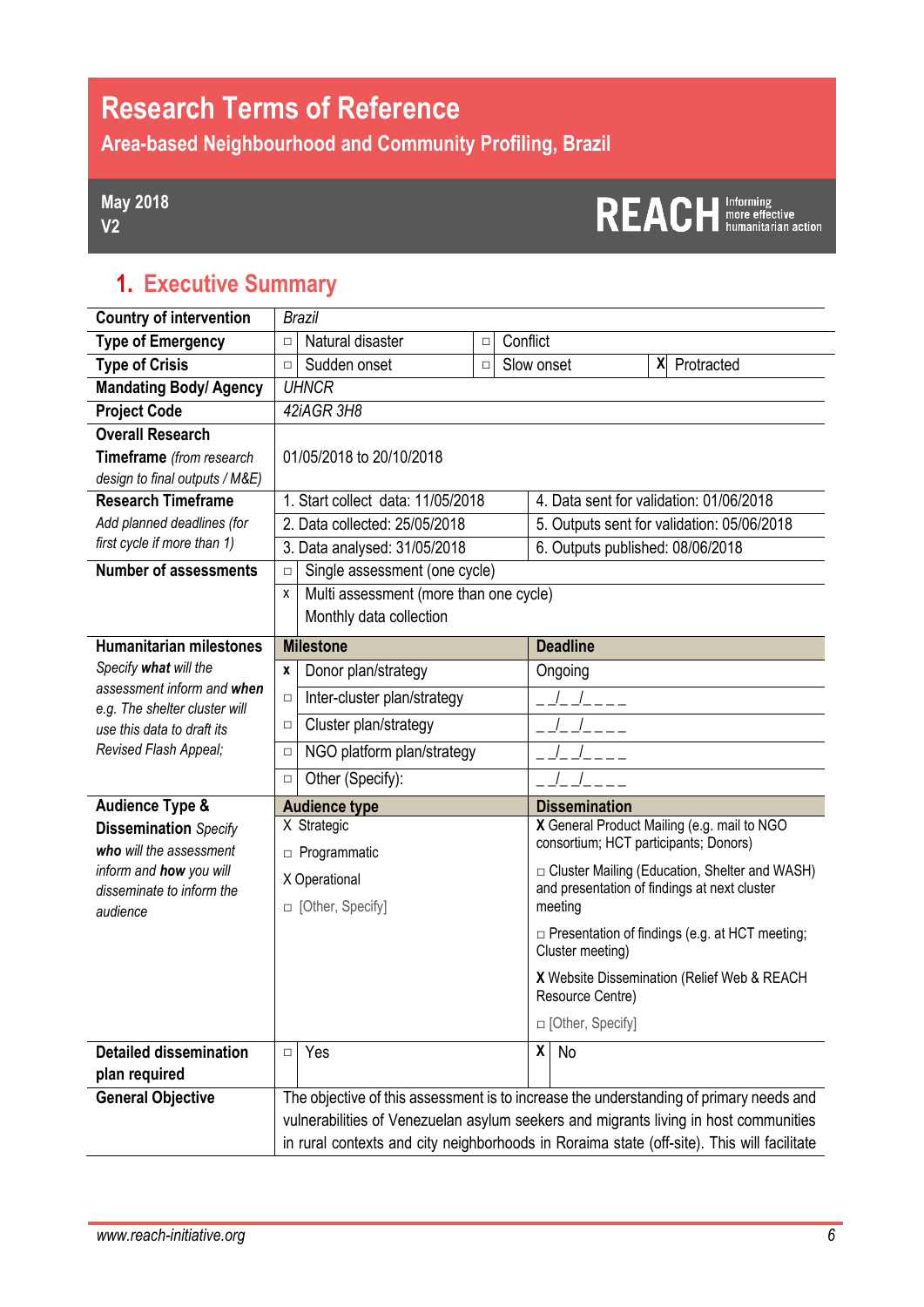|                               | identification of target groups and enable informed prioritisation of humanitarian                                                                                                                                                                                                                                                                                                                                                                                                                                                                                                                                                                                                                                                                                                                                                                                                                                                                                                                                         |  |  |  |  |  |
|-------------------------------|----------------------------------------------------------------------------------------------------------------------------------------------------------------------------------------------------------------------------------------------------------------------------------------------------------------------------------------------------------------------------------------------------------------------------------------------------------------------------------------------------------------------------------------------------------------------------------------------------------------------------------------------------------------------------------------------------------------------------------------------------------------------------------------------------------------------------------------------------------------------------------------------------------------------------------------------------------------------------------------------------------------------------|--|--|--|--|--|
|                               | assistance.                                                                                                                                                                                                                                                                                                                                                                                                                                                                                                                                                                                                                                                                                                                                                                                                                                                                                                                                                                                                                |  |  |  |  |  |
| <b>Specific Objective(s)</b>  | Provide up to date information on location, socio-economic<br>$\bullet$<br>profiles and registration status of Venezuelan asylum seekers'<br>and migrants' across Romaira state.<br>Determine the push factors that influence the decision to leave<br>$\bullet$<br>Venezuela, and the pull factors that attract Venezuelans to<br>Brazil and influence where they settle within Roraima state.<br>Understand the level of access of Venezuelans in Roraima<br>State to livelihood opportunities (including potential protection<br>risks of engaging in activities), basic services (education,<br>health) and information.<br>Compare the needs and vulnerabilities of Venezuelan asylum<br>seekers and migrants in off-site settings in Roraima State<br>across time and geographic locations, including identification<br>of specific protection risks and groups most in need.<br>Assess the current obstacles or factors contributing to a<br>peaceful coexistence between Venezuelans and host<br>community members |  |  |  |  |  |
| <b>Research Questions</b>     | Where are Venezuelan asylum seekers and migrants living in Romaira state                                                                                                                                                                                                                                                                                                                                                                                                                                                                                                                                                                                                                                                                                                                                                                                                                                                                                                                                                   |  |  |  |  |  |
|                               | and what are their socio-economic profiles and registration status?                                                                                                                                                                                                                                                                                                                                                                                                                                                                                                                                                                                                                                                                                                                                                                                                                                                                                                                                                        |  |  |  |  |  |
|                               | What are the push factors that cause people to leave Venezuela and what                                                                                                                                                                                                                                                                                                                                                                                                                                                                                                                                                                                                                                                                                                                                                                                                                                                                                                                                                    |  |  |  |  |  |
|                               | are the pull factors that contribute to choice of current location?                                                                                                                                                                                                                                                                                                                                                                                                                                                                                                                                                                                                                                                                                                                                                                                                                                                                                                                                                        |  |  |  |  |  |
|                               | To what extent do Venezuelan migrants and asylum seekers have access to<br>$\bullet$<br>livelihood opportunities (including identification of potential protection risks of                                                                                                                                                                                                                                                                                                                                                                                                                                                                                                                                                                                                                                                                                                                                                                                                                                                |  |  |  |  |  |
|                               | engaging in activities), basic services (education, health), and information?                                                                                                                                                                                                                                                                                                                                                                                                                                                                                                                                                                                                                                                                                                                                                                                                                                                                                                                                              |  |  |  |  |  |
|                               | How do the needs and vulnerabilities of Venezuelan asylum seekers and                                                                                                                                                                                                                                                                                                                                                                                                                                                                                                                                                                                                                                                                                                                                                                                                                                                                                                                                                      |  |  |  |  |  |
|                               | migrants in off-site settings in Roraima state differ graphically and over time?                                                                                                                                                                                                                                                                                                                                                                                                                                                                                                                                                                                                                                                                                                                                                                                                                                                                                                                                           |  |  |  |  |  |
|                               | Which are the most vulnerable groups and where are they located?<br>$\circ$                                                                                                                                                                                                                                                                                                                                                                                                                                                                                                                                                                                                                                                                                                                                                                                                                                                                                                                                                |  |  |  |  |  |
|                               | What are the most prevalent protection-related issues, if any?<br>$\circ$                                                                                                                                                                                                                                                                                                                                                                                                                                                                                                                                                                                                                                                                                                                                                                                                                                                                                                                                                  |  |  |  |  |  |
|                               | What is the current state of coexistence and socialisation between                                                                                                                                                                                                                                                                                                                                                                                                                                                                                                                                                                                                                                                                                                                                                                                                                                                                                                                                                         |  |  |  |  |  |
|                               | Venezuelans and the Brazilian host community, and what factors improve or<br>hinder this relationship?                                                                                                                                                                                                                                                                                                                                                                                                                                                                                                                                                                                                                                                                                                                                                                                                                                                                                                                     |  |  |  |  |  |
| <b>Geographic Coverage</b>    | The entirety of neighborhood areas in Boa Vista and Pacaraima, major cities within                                                                                                                                                                                                                                                                                                                                                                                                                                                                                                                                                                                                                                                                                                                                                                                                                                                                                                                                         |  |  |  |  |  |
|                               | Roraima State, as well as rural communities with Venezuelan populations in Roraima                                                                                                                                                                                                                                                                                                                                                                                                                                                                                                                                                                                                                                                                                                                                                                                                                                                                                                                                         |  |  |  |  |  |
|                               | State, Brazil.                                                                                                                                                                                                                                                                                                                                                                                                                                                                                                                                                                                                                                                                                                                                                                                                                                                                                                                                                                                                             |  |  |  |  |  |
| <b>Secondary data sources</b> | IOM, Displacement Tracking Matrix Results on Venezuelan Flows in Brazil,<br>March 2018                                                                                                                                                                                                                                                                                                                                                                                                                                                                                                                                                                                                                                                                                                                                                                                                                                                                                                                                     |  |  |  |  |  |
|                               | Fiocruz Institute, Technical Analysis on the process of intersectorial response<br>$\bullet$                                                                                                                                                                                                                                                                                                                                                                                                                                                                                                                                                                                                                                                                                                                                                                                                                                                                                                                               |  |  |  |  |  |
|                               | to GBV in Boa Vista, August 2017                                                                                                                                                                                                                                                                                                                                                                                                                                                                                                                                                                                                                                                                                                                                                                                                                                                                                                                                                                                           |  |  |  |  |  |
|                               | Report on the situation of Venezuelan migrants on the humanitarian corridor                                                                                                                                                                                                                                                                                                                                                                                                                                                                                                                                                                                                                                                                                                                                                                                                                                                                                                                                                |  |  |  |  |  |
|                               | in Roraima state, Institute of Migrations and Human Rights (Scalabrinian                                                                                                                                                                                                                                                                                                                                                                                                                                                                                                                                                                                                                                                                                                                                                                                                                                                                                                                                                   |  |  |  |  |  |
|                               | Sister Congregation), April 2017                                                                                                                                                                                                                                                                                                                                                                                                                                                                                                                                                                                                                                                                                                                                                                                                                                                                                                                                                                                           |  |  |  |  |  |
|                               | The Production of the urban space in Boa Vista, Veras (PhD Thesis), 2009<br>$\bullet$<br>Municipality data on service provision in Roraima state<br>٠                                                                                                                                                                                                                                                                                                                                                                                                                                                                                                                                                                                                                                                                                                                                                                                                                                                                      |  |  |  |  |  |
|                               | Research reports from UN-partner agencies                                                                                                                                                                                                                                                                                                                                                                                                                                                                                                                                                                                                                                                                                                                                                                                                                                                                                                                                                                                  |  |  |  |  |  |
| Population(s)                 | IDPs in informal sites<br>IDPs in camp<br>$\Box$<br>$\Box$                                                                                                                                                                                                                                                                                                                                                                                                                                                                                                                                                                                                                                                                                                                                                                                                                                                                                                                                                                 |  |  |  |  |  |
| Select all that apply         | IDPs in host communities<br><b>IDPs</b> [Other, Specify]<br>$\Box$<br>$\Box$                                                                                                                                                                                                                                                                                                                                                                                                                                                                                                                                                                                                                                                                                                                                                                                                                                                                                                                                               |  |  |  |  |  |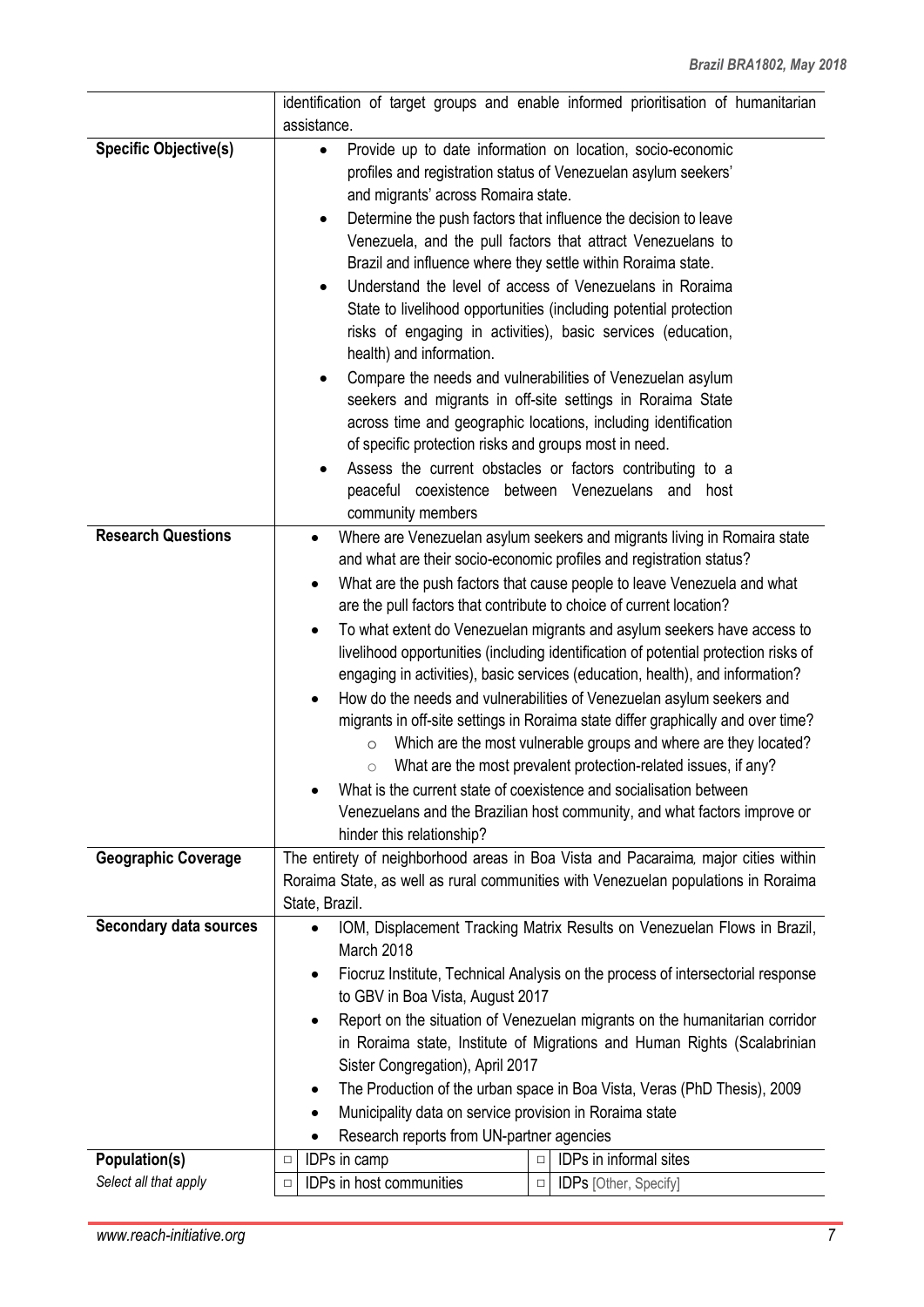|                                                     | $\Box$ | Refugees in camp (abrigo)    |        | $\Box$          |                                                  | Refugees in informal sites                        |                                                   |                                                    |
|-----------------------------------------------------|--------|------------------------------|--------|-----------------|--------------------------------------------------|---------------------------------------------------|---------------------------------------------------|----------------------------------------------------|
|                                                     | $\Box$ | Refugees in host communities |        |                 | $\Box$                                           | Refugees [Other, Specify]                         |                                                   |                                                    |
|                                                     | $\Box$ | Non-displaced (hosting)      |        |                 | $\Box$                                           | Non-displaced (not hosting)                       |                                                   |                                                    |
|                                                     | $\Box$ | Returnees                    |        |                 | X                                                | Migrants in host communities                      |                                                   |                                                    |
|                                                     | X      | Asylum seekers               |        |                 |                                                  |                                                   |                                                   |                                                    |
| <b>Stratification</b>                               | $\Box$ | Geographical #:TBC1          | $\Box$ |                 |                                                  | Group #: $_{---}$                                 | $\Box$                                            | [Other Specify] #: $_{--}$                         |
| Select type(s) and enter                            |        | Population size per strata   |        |                 |                                                  | Population size per                               |                                                   | Population size per                                |
| number of strata                                    |        | is known? $\Box$ Yes X No    |        |                 |                                                  | strata is known?                                  |                                                   | strata is known?                                   |
|                                                     |        |                              |        | $\Box$ Yes X No |                                                  |                                                   |                                                   | $\Box$ Yes X No                                    |
| Data collection tool(s)                             | $\Box$ | Structured (Quantitative)    |        |                 |                                                  | x   Semi-structured (Qualitative)                 |                                                   |                                                    |
|                                                     |        | <b>Sampling method</b>       |        |                 |                                                  | <b>Data collection method</b>                     |                                                   |                                                    |
| Semi-structured data                                |        | X Purposive                  |        |                 |                                                  |                                                   |                                                   | X Key informant interview with community           |
| collection tool (s) #1                              |        | □ Snowballing                |        |                 |                                                  | leaders (Target #): $> 50$                        |                                                   |                                                    |
| Select sampling and data                            |        |                              |        |                 |                                                  |                                                   |                                                   |                                                    |
| collection method and specify                       |        | □ [Other, Specify]           |        |                 |                                                  |                                                   |                                                   | $\Box$ Individual interview (Target #): $\Box$     |
| target # interviews                                 |        |                              |        |                 |                                                  |                                                   |                                                   | $\Box$ Focus group discussion (Target #): ___      |
|                                                     |        |                              |        |                 |                                                  | $\Box$ [Other, Specify] (Target #): _____         |                                                   |                                                    |
| Semi-structured data                                |        |                              |        |                 |                                                  |                                                   |                                                   |                                                    |
| collection tool (s) $# 2$                           |        | <b>D</b> Purposive           |        |                 | $\Box$ Key informant interview (Target #): _____ |                                                   |                                                   |                                                    |
| Select sampling and data                            |        | X Snowballing                |        |                 | $\Box$ Individual interview (Target #): _____    |                                                   |                                                   |                                                    |
| collection method and specify                       |        | □ [Other, Specify]           |        |                 |                                                  |                                                   |                                                   | <b>X</b> Focus group discussion (Target #): $> 50$ |
| target # interviews                                 |        |                              |        |                 | $\Box$ [Other, Specify] (Target #): $\Box$       |                                                   |                                                   |                                                    |
| ***If more than 2 structured                        |        |                              |        |                 |                                                  |                                                   |                                                   |                                                    |
| tools please duplicate this row                     |        |                              |        |                 |                                                  |                                                   |                                                   |                                                    |
| and complete for each tool.<br>Semi-structured data |        |                              |        |                 |                                                  |                                                   |                                                   |                                                    |
| collection tool (s) $# 3$                           |        | X Purposive                  |        |                 | X Key informant interview with service providers |                                                   |                                                   |                                                    |
| Select sampling and data                            |        | $\Box$ Snowballing           |        |                 |                                                  | (Target #): >20                                   |                                                   |                                                    |
| collection method and specify                       |        |                              |        |                 |                                                  |                                                   |                                                   | $\Box$ Individual interview (Target #): _ _ _ _ _  |
| target # interviews                                 |        | □ [Other, Specify]           |        |                 |                                                  |                                                   |                                                   | $\Box$ Focus group discussion (Target #): _ _ _ _  |
|                                                     |        |                              |        |                 |                                                  |                                                   |                                                   |                                                    |
|                                                     |        |                              |        |                 |                                                  | $\Box$ [Other, Specify] (Target #): $\Box$ $\Box$ |                                                   |                                                    |
| Semi-structured data                                |        | X Purposive                  |        |                 |                                                  |                                                   |                                                   | X Key informant interview for vulnerability        |
| collection tool (s) #4                              |        | $\Box$ Snowballing           |        |                 |                                                  |                                                   |                                                   | tracking (Target #): TBD - determined by # of      |
| Select sampling and data                            |        |                              |        |                 |                                                  |                                                   |                                                   |                                                    |
| collection method and specify                       |        | □ [Other, Specify]           |        |                 |                                                  |                                                   |                                                   | vulnerability cases identified through-out above   |
| target # interviews                                 |        |                              |        |                 |                                                  |                                                   |                                                   | mentionned tools, during each round of data        |
|                                                     |        |                              |        |                 |                                                  | collection.                                       |                                                   |                                                    |
|                                                     |        |                              |        |                 |                                                  |                                                   |                                                   | $\Box$ Individual interview (Target #): _ _ _ _ _  |
|                                                     |        |                              |        |                 |                                                  |                                                   | $\Box$ Focus group discussion (Target #): _ _ _ _ |                                                    |
|                                                     |        |                              |        |                 |                                                  |                                                   |                                                   |                                                    |
|                                                     |        |                              |        |                 |                                                  |                                                   |                                                   |                                                    |
| Data management                                     | X      | <b>IMPACT</b>                |        |                 | $\Box$                                           | <b>UNHCR</b>                                      |                                                   |                                                    |
| platform(s)                                         |        |                              |        |                 |                                                  |                                                   |                                                   |                                                    |
|                                                     | $\Box$ | [Other, Specify]             |        |                 |                                                  |                                                   |                                                   |                                                    |

<sup>1</sup> Full number of locations to be assessed will be defined after a first baseline data collection is completed in Boa Vista, based on the verified presence of Venezuelans and of information gap regarding the needs and vulnerabilities of this population in each considered location.

-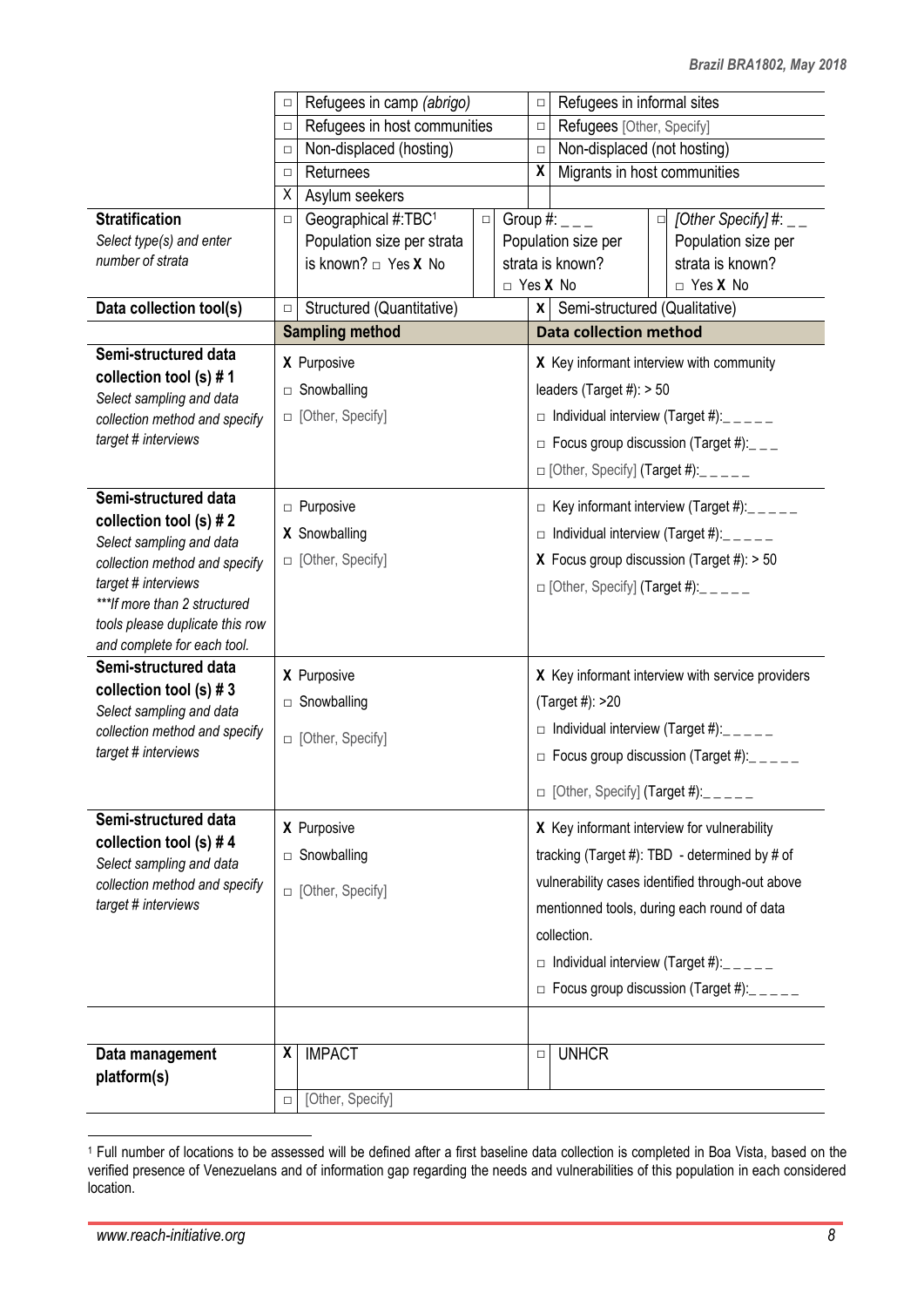| <b>Expected output type(s)</b>  | X.     | Situation overview #: 2 (1<br>for Boa Vista and 1 for                                                                   | $\Box$ | Report #: $_{-}$     |   | $X$ Profile #: TBD (1 per<br>assessed community) |  |  |  |
|---------------------------------|--------|-------------------------------------------------------------------------------------------------------------------------|--------|----------------------|---|--------------------------------------------------|--|--|--|
|                                 |        | Pacaraima)                                                                                                              |        |                      |   |                                                  |  |  |  |
|                                 | $\Box$ | <b>Presentation (Preliminary</b>                                                                                        | $\Box$ | Presentation (Final) | X | Factsheet #: 7                                   |  |  |  |
|                                 |        | findings) #: $_{--}$                                                                                                    |        | $\#$ :               |   | (1 per assessed                                  |  |  |  |
|                                 |        |                                                                                                                         |        |                      |   | macro area)                                      |  |  |  |
|                                 | $\Box$ | Interactive dashboard #:                                                                                                | $\Box$ | Webmap #: $_{-}$     |   | Map #: $\_\_$                                    |  |  |  |
|                                 | $\Box$ | [Other, Specify] $\#$ : __                                                                                              |        |                      |   |                                                  |  |  |  |
| <b>Access</b>                   | X      | Public (available on REACH resource center and other humanitarian platforms)                                            |        |                      |   |                                                  |  |  |  |
|                                 | $\Box$ | Restricted (bilateral dissemination only upon agreed dissemination list, no<br>publication on REACH or other platforms) |        |                      |   |                                                  |  |  |  |
| <b>Visibility</b> Specify which |        | <b>UNHCR, REACH</b>                                                                                                     |        |                      |   |                                                  |  |  |  |

**Visibility** *Specify which logos should be on outputs*

### *2.* **Rationale**

#### **2.1. Rationale**

As a consequence of social, economic and political turmoil, an increasing number of Venezuelans have been crossing the border into Brazil to seek asylum and/or better livelihoods opportunities since the year 2015. Currently, it is estimated that over 50,000 Venezuelans are in Brazil, 25,000 of whom in its northern city of Boa Vista, capital of Roraima state. Part of these Venezuelans live on one of nine sites (abrigos) that have been established in order to provide shelter and assistance to most vulnerable Venezuelans. However, a considerable number of newly-arrived Venezuelans continue to live off-site in Boa Vista and Pacaraima neighbourhoods as well as in villages across Roraima state. Venezuelans off-site often live on the street or in unstable settings and thus face growing protection risks, including sexual exploitation and violence. Yet, little is known about Venezuelans' situation in out-of-site settings and their priority needs and vulnerabilities. For this reason, REACH will conduct area based assessments in partnership with the UNHCR with the purpose of addressing this information gap and informing the humanitarian community on current needs and vulnerabilities of this population.

### *3.* **Methodology**

#### **2.1. Methodology overview**

Through an area-based approach, REACH will collect localized information on Venezuelans' situation in out-of-site settings. Data collection methods employed will include:

- $\circ$  Focus Group Discussions with Venezuelans the purpose of Venezuelans, to assess displacement trends, living conditions, access to services, access to livelihood opportunities, peaceful coexistence trends and protection risks faced by this population group.
- o Key Informant interviews with Brazilian community leaders to be triangulated with FGDs and aiming to assess Venezuelan influx trends in each area and host community members' perception on the changes occurred in the area as a consequence (if applicable), access to services and peaceful coexistence trends.
- $\circ$  Key Informant interviews with service providers (health and education), to assess the presence of Venezuelan in service facilities, the difficulties faced by this population to access services, the difficulties faced by service providers in responding to the needs of this population group and strategies developed to address these difficulties.
- o Key Informant interviews with Venezuelan group leaders (vulnerability tracking tool<sup>2</sup>), implemented with vulnerable population groups referred to REACH field teams throughout data collection activities (FGDs and KIIs) and assess the specific needs of this population. Data collected through this activity provide quantitative information on population assessed disaggregated by gender and age. In order to increase the operational relevance of this data to the UNHCR protection team, the tool also assesses the population's interest in living in a shelter.

In the city of Boa Vista, the geographic research unit will be that of a *macro area* – a set of official neighbourhoods grouped together by the Municipality, based on shared socio-economic profiles and on catchment area of social services (cf. map 1

<sup>&</sup>lt;u>.</u> <sup>2</sup> Questionnaire created through collaboration between REACH and UNHCR, with the aim of providing more information on protectionrelated issues of identified vulnerable groups.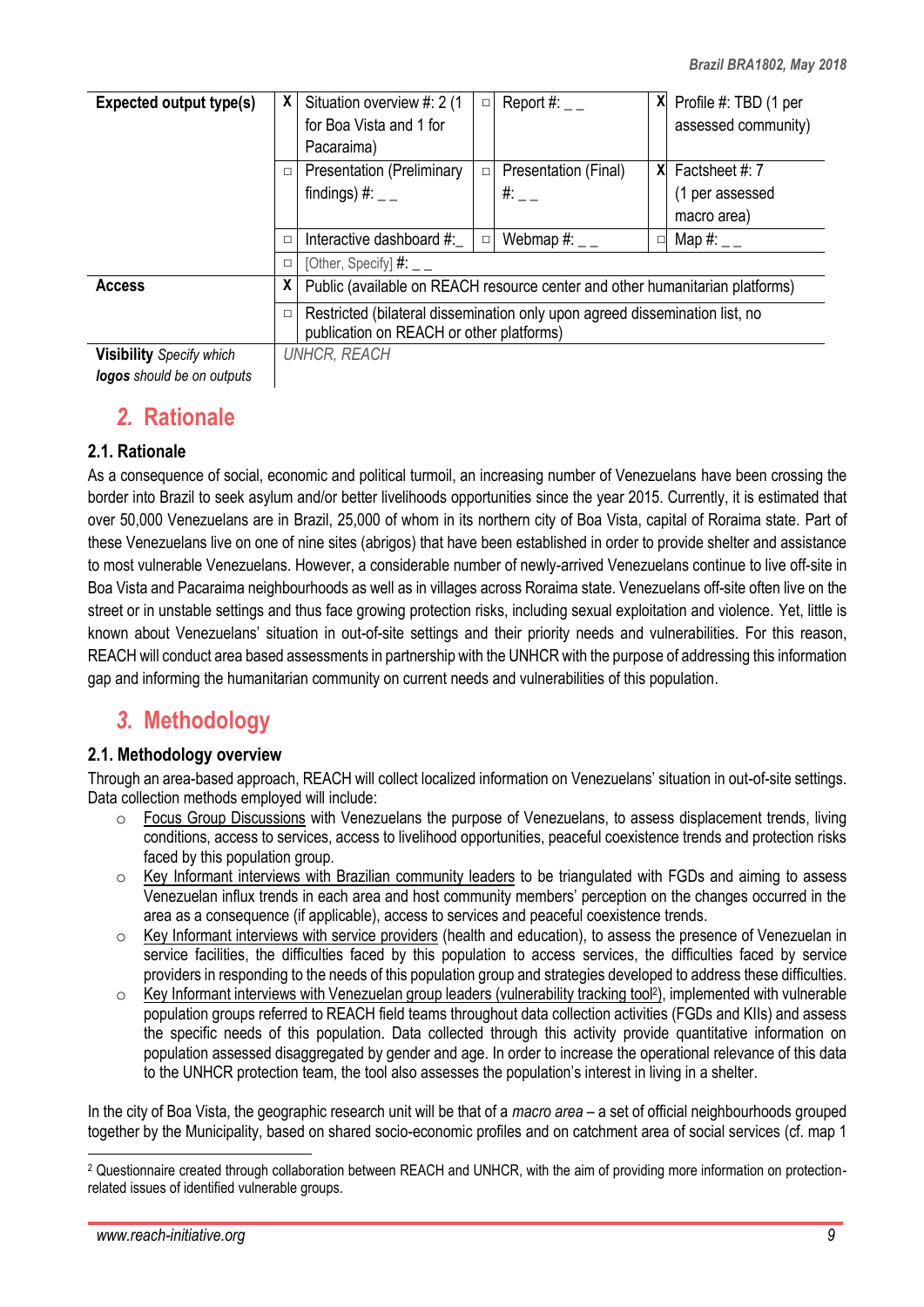and annex 1). Outside of city boundaries, REACH will collect data on village-level and city level in case of Pacaraima. In both settings, the research approach will be primarily qualitative, although key informant (KI) data collection in villages will allow to produce reliable quantitative estimations, as opposed to in the city, because of smaller community sizes and clearly defined geographic areas of knowledge. In the city of Pacaraima (boarder town that separates the territories of Brazil and Venezuela), due to the high density of Venezuelans in this area, REACH will replicate the methods implemented in Boa Vista city, conducting 1-2 FGDs per neighbourhood within the city and reporting the results exclusively at city level. KI interviews will be conducted during the first baseline assessment and after six months, to provide granular neighbourhoodlevel information that will not be necessary to analyse on a monthly basis.

**Map 1. Macro areas of Boa Vista city**



#### **2.2.Population of interest**

As outlined, the population of interest are Venezuelan asylum seekers and migrants in Roraima state, who do not currently live in one of the official sites but in Brazilian host communities. This population of interest is dispersed over several villages (with no confirmed number) in between the Venezuelan border in the north and Boa Vista as well as across city neighbourhoods in Pacaraima and Boa Vista. With the aim to produce localized situation overviews and community profiles, the geographic units of *macro areas* in the city of Boa Vista and of villages/city outside the city of Boa Vista are considered to be most appropriate units of measurement for this assessment.

**2.3.Secondary data review** (outline key bibliography/sources you will use and for what).

This activity will consider the following secondary data:

- $\circ$  IOM, Displacement Tracking Matrix Results on Venezuelan Flows in Brazil, that will inform questionnaire design and identification of information gaps in the current humanitarian response in Roraima state;
- o Fiocruz Institute, Technical Analysis on the process of intersectorial response to GBV in Boa Vista, contributing to the understanding of the social service provision in the city of Boa Vista;
- o Veras PHD thesis,The Production of the urban space in Boa Vista, that will support in the understanding of the urban context of Boa Vista;
- $\circ$  Official municipality data on service provision and population density data used to address quantitative information gaps across the cities of Boa Vista and Pacaraima;
- $\circ$  Report on the situation of Venezuelan migrants on the humanitarian corridor in Roraima state. Institute of Migrations and Human Rights (Scalabrinian Sister Congregation), to be used as a first preliminary mapping of villages most affect by the influx of Venezuelan migrants and asylum seekers.

In addition, research reports from UN-partner agencies related to the humanitarian crisis in Venezuela and its impact will be used on an ongoing basis for verification and triangulation purpose.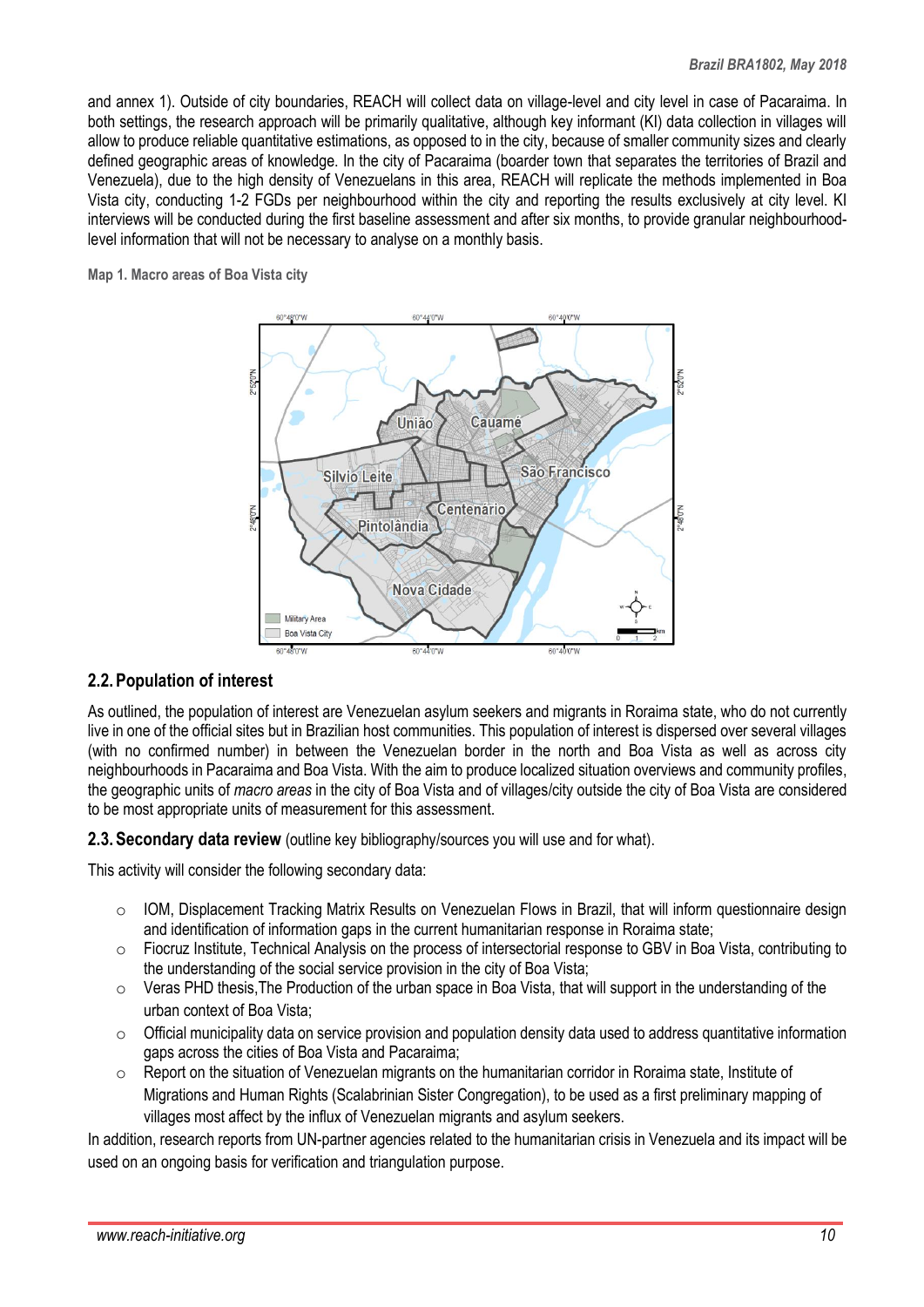#### **2.4.Primary Data Collection**

This assessment consists of monthly data collection rounds in Boa Vista neighbourhoods, Pacaraima city and rural communities in Roraima. The first round of data collection is aiming at creating a baseline for future data collection rounds. As such, it is designed to be more extensive and explorative, i.e. open, in its approach. Subsequent data collection rounds will be based on the information obtained during the baseline round and will focus on key neighbourhoods where the presence of Venezuelans was confirmed and themes identified in order to provide updates on most relevant issues faced by Venezuelan asylum seekers and migrants. As such, KIIs with host community members in Boa Vista and Pacaraima (service providers and community leaders) will only be collected in the first round and last round of data collection (expected to take place in October).

Data collection differs between city neighbourhoods in Boa Vista and Pacaraima on the one hand and rural communities on the other hand. While a majority of neighbourhood related information, during the first data collection round, is collected through FGDs, data collection in communities outside of Boa Vista and Pacaraima relies on key informant interviews (KII) with community representatives<sup>3</sup>. While in rural communities a smaller geographic area, smaller community size and a clear delineation of the area of knowledge (the village boundaries) allows for reliable quantitative KI estimations, this approach is not possible in city neighbourhoods. Data on city neighbourhoods (Boa Vista and Pacaraima) is thus of more qualitative nature and no estimations are made on overall numbers and percentages. This will be offset in as much as possible through official municipality data on population density and service provision<sup>4</sup>.

In Boa Vista, data is collected on neighbourhood level and aggregated on macro area level<sup>5</sup>. During the first round of data collection, data collection in Boa Vista comprises a minimum of one FGD with Venezuelan asylum seekers and migrants per neighbourhood (where Venezuelans are verified to live in<sup>6</sup>) and a parallel KII with a Brazilian neighbourhood representative. FGDs focus on five main aspects: 1) displacement dynamics and pull factors, 2) the socio-economic background of Venezuelans in the area of interest, 3) access to basic services, 4) vulnerabilities and 5) social cohesion. Neighbourhood KIs with Brazilian community representatives supplement this information focussing on 1) the socio-economic profile of the neighbourhood more generally and on 2) social cohesion with regards to Brazilian and Venezuelan communities in the neighbourhood. A total of 57 neighbourhoods exist in Boa Vista city (*cf*. annex 1). It is estimated that over 50 FGDs and KIIs will be conducted in Boa Vista during the first round of data collection. Subsequent rounds will cover half of the neighbourhoods in each macro area, covering those in which a larger proportion of Venezuelans was reported.

The sampling for FGD participants is purposive. A dedicated Venezuelan field team identifies Venezuelan residents of a given neighbourhood via personal networks, direct identification in public spaces, and community organisations. This is compounded through snowballing to attain a group of 6-10 Venezuelan participants. Participants are of legal age (18 years or plus) and are required to have lived in the neighbourhood for a minimum of 2 months in order to be able to report beyond their immediate personal experiences in the neighbourhood. FGDs are held by a trained Venezuelan Field Officer, while a second Field Officer is taking notes and facilitating the organization. FGDs are based on a semi-structured question route covering the above mentioned topics via open questions. This research tool has been discussed with UNHCR protection specialists and has been piloted before use. Each FGD held is subsequently debriefed with a dedicated Assessment Officer and via a standardized debrief tool. A minimum of 55 FGDs is expected, one for each neighbourhood. In those cases where one FGD per neighbourhood does not yet lead to data saturation on macro area level, additional FGDs are held.

FGDs are supplemented by KIIs on neighbourhood level with long-time neighbourhood Brazilian residents in order to capture more in-depth information on each neighbourhood area, and on the coexistence between Brazilians and Venezuelans therein. In each neighbourhood, one to two community representatives are identified and interviewed. In cases where there

<u>.</u>

<sup>3</sup> In this context, community representatives can be mayors, *Tuxáuas* (term used in this region to refer to indigenous leader), village elders or other opinion leaders referred to REACH field teams by the local population.

<sup>4</sup> The Boa Vista Municipality is currently preparing a city-wide census of the Venezuelan population living in Boa Vista. This data, along with service provider data will be integrated as much as possible into the city situation overview and neighborhood profiles. This is depending still on availability and accessibility.

<sup>5</sup> Each of the 55 official neighborhoods is officially grouped into one of seven macro areas with the purpose of delimiting social service catchment areas.

<sup>6</sup> No data collection will be conducted in neighbourhoods where REACH field teams confirms, through in-site verification, that there is no presence of Venezuelan.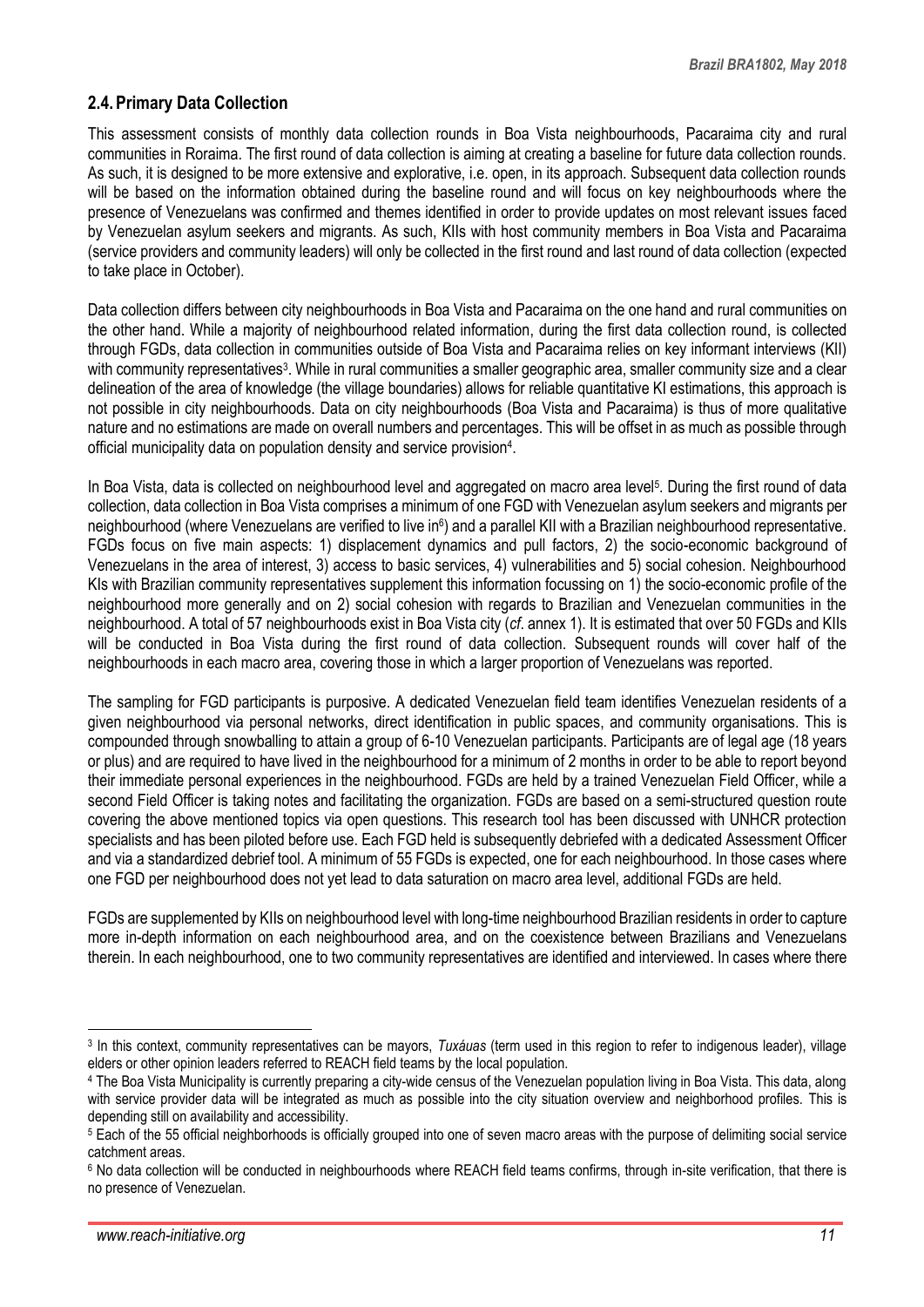are existent and active official neighbourhood associations<sup>7</sup>, their presidents are approached for an interview. Other KI profiles targeted are community religious leaders and long-term community members (having lived for 20 years or more in the neighbourhood) who have been referred to REACH field teams by other community members. Brazilian KIs are also asked about information on the larger macro area, i.e. beyond their immediate neighbourhood, and their information is triangulated with KIs from adjacent neighbourhoods.

In addition to the KIIs with community representatives, KIIs will be conducted with education and health service providers – at least one per macro area and per type of service provider. The KIs will aim to identify key factors hampering or favouring the Venezuelan population's access to these services, the impact of the current population influx in service provision and main adapting strategies implemented at service level. KIIs are led by trained Brazilian Field Officers and based on a semistructured interview questionnaire. As in the case of FGDs, Field Officers are debriefed by an Assessment Officer after each interview.

Whenever vulnerability cases<sup>8</sup> are identified during data collection exercises (FGDs and KIIs), REACH field teams conduct a vulnerability tracking KII questionnaire at the location of the identified case. Quantitative data collected through interviews with adults from within the identified vulnerable population is further compounded by direct observation and by visual evidence (photos). This data will be reported through a map allowing the visualisation of vulnerability pockets within each macro-area. The Assessment Officer responsible for this activity will report in-depth information of identified cases to the UNHCR protection team attending their weekly team meetings when relevant. With regard to cases of extreme vulnerability, REACH field teams will comply with the Interagency Referral system defined by the UNHCR<sup>9</sup>.

In communities of concern outside Boa Vista, i.e. in villages with Venezuelan populations, data is collected exclusively through KIIs. One KII is done with a group of two to three Brazilian host community representatives, another KII with a group of two to three Venezuelan community representatives. KI profiles targeted consist of community leaders such as mayors, village elders or other opinion leaders referred to REACH field teams by the local population. This KI grouping allows for a direct triangulation of information at the moment data collection. For each closed question, only one answer, the common answer of the KI group, will be recorded.<sup>10</sup> The topics covered in KIIs are matching those covered in the Boa Vista neighbourhood FGDs, namely: 1) displacement dynamics and pull factors, 2) the socio-economic background of Venezuelans in the area of interest, 3) access to basic services, 4) vulnerabilities and 5) social cohesion. As opposed to the Boa Vista neighbourhood FGDs, a structured questionnaire is used for the KIIs including questions on population estimations. Collected data will thus be of more quantitative nature than in Boa Vista, allowing for more accurate estimations in terms of actual prevalence of certain population characteristics and faced issues.

#### **2.5. Data Processing & Analysis**

Qualitative data from FGDs and KIIs is obtained through regular debriefs with REACH field teams. Standardized debrief tools, as employed by the debriefing Assessment Officers, generates structured text-based data. This data is compiled and then analysed by a team of two trained Assessment Officers. A data saturation grid is used in order to identify key themes and triangulate information across different FGDs and KIIs. For the city-related research outputs, neighbourhood-level data is aggregated on macro area level to produce macro area profiles. Further aggregation of all reported responses across macro areas serve as a basis of a city-wide situation overview. In the case of Pacaraima, neighbourhood level data will be aggregated directly at city level.

<u>.</u>

<sup>7</sup> Neighbourhood associations are entities made up of neighbourhood residents with the work to improve living conditions at local level. These associations aim to identify local problems related to issues such as infrastructure, security, education, health to name a few, and articulate with government agents to implement solutions. The articulation with government agents are mostly done by one representative, elected by the members of the association.

<sup>8</sup> Vulnerability cases include cases of Venezuelan migrants and asylum seekers living without shelter or in precarious living conditions (lack of roof or wash facilities and over crowdedness) or identified cases of unaccompanied or separated minors, child labor or minor victims of SGBV.

<sup>9</sup> Extreme vulnerability cases include unaccompanied and separated minors and/or minors victims of SGBV and any other cases considered by the UNHCR as eligible of priority access to shelters. In order to assure compliance and a clear understanding of vulnerability cases to be referred under this system and referral procedures to be followed, an internal standard operational procedure (SOP) document has been drafted by REACH and approved by the UNHCR management team, later shared with REACH field teams and Assessment Officers.

<sup>10</sup> In cases of disagreement between KIs, the interviewing REACH Field Officer will put a remark. Questions of concern can then either be asked to other KIs, verified through other means of data collection or flagged as contested in results reports.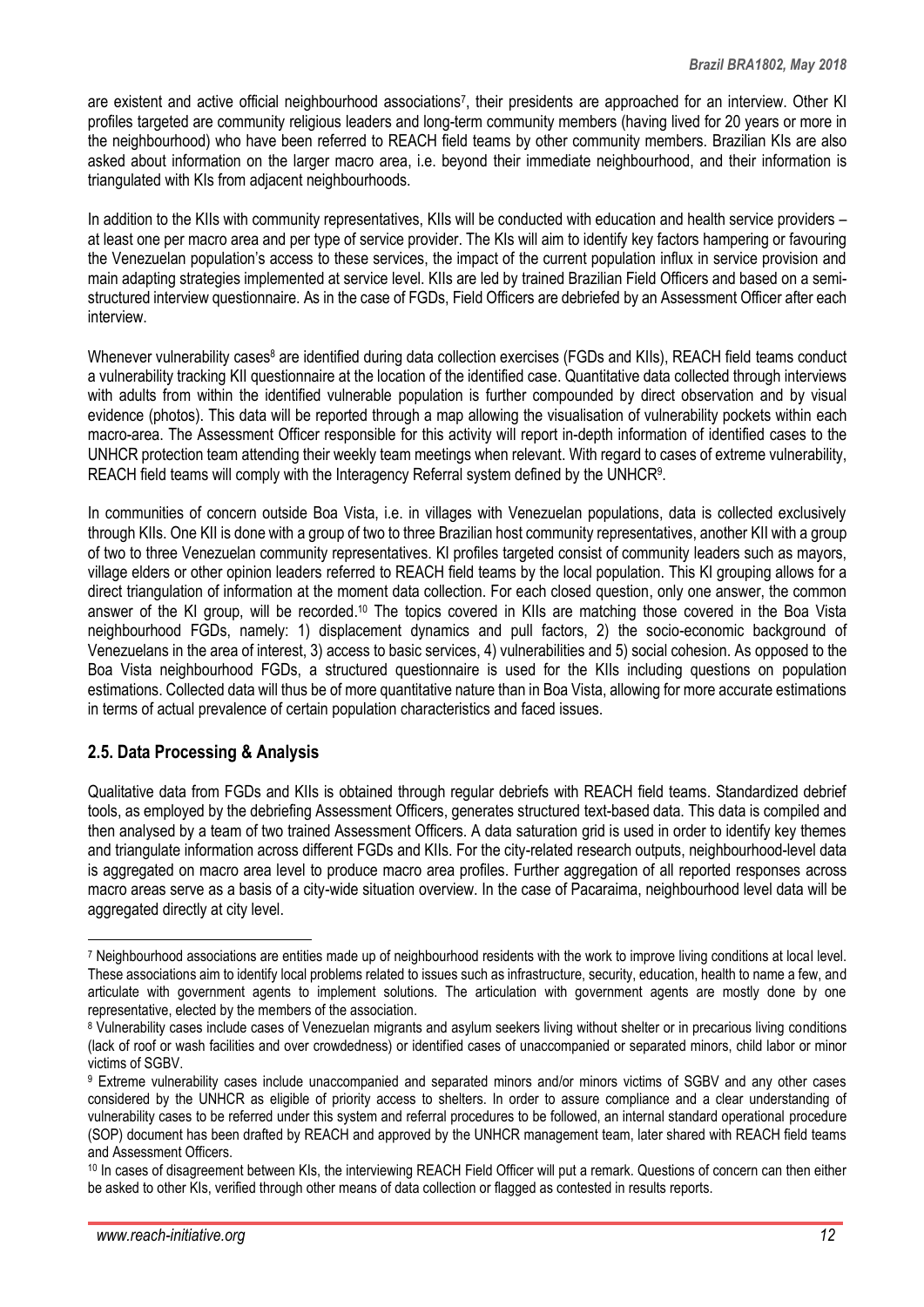Data from community KIIs (non-neighbourhood) are processed directly as a triangulation mechanism has been included in the very phase of data collection, as described above. In this case, no aggregations are necessary either as the unit of data collection corresponds to the unit of data analysis, i.e. the village of interest. Data is processed by a dedicated REACH Assessment Officer.

### **3. Roles and responsibilities**

**Table 2: Description of roles and responsibilities**

| <b>Task Description</b>                 | Responsible                                                                                                | <b>Accountable</b>           | <b>Consulted</b>                 | <b>Informed</b>                                                           |
|-----------------------------------------|------------------------------------------------------------------------------------------------------------|------------------------------|----------------------------------|---------------------------------------------------------------------------|
| Research design                         | <b>Project Coordinator</b>                                                                                 | <b>Project Coordinator</b>   | <b>UNHCR</b><br>protection team; | <b>REACH Geneva</b><br>research support<br>unit; UNHCR<br>protection team |
| Supervising data collection             | <b>Field Coordinator</b>                                                                                   | <b>Assessment</b><br>Manager | Project<br>Coordinator           | <b>UNHCR</b> project<br>team                                              |
| Data processing (checking,<br>cleaning) | <b>Assessment Officer</b>                                                                                  | Assessment<br>Manager        | Field<br>Coordinator             | <b>REACH Geneva</b><br>data support unit                                  |
| Data analysis                           | <b>Assessment Manager</b>                                                                                  | <b>Project Coordinator</b>   | <b>UNHCR</b> project<br>team     | <b>REACH Geneva</b><br>data support unit                                  |
| Output production                       | <b>Assessment Manager</b><br>(for portuguese<br>outputs) / Project<br>Coordinator (for<br>english outputs) | <b>Project Coordinator</b>   | <b>UNHCR</b> project<br>team     | <b>UNHCR</b> project<br>team; REACH<br>Geneva reporting<br>support unit   |
| <b>Dissemination</b>                    | <b>Project Coordinator</b>                                                                                 | <b>Project Coordinator</b>   | HQ<br>Communication<br>Officer   | <b>UNHCR</b> project<br>team; REACH<br>Geneva reporting<br>support unit   |
| <b>Monitoring &amp; Evaluation</b>      | <b>Project Coordinator</b>                                                                                 | <b>Project Coordinator</b>   |                                  | <b>REACH Geneva</b><br>M&E support unit                                   |
| Lessons learned                         | <b>Project Coordinator</b>                                                                                 | <b>Project Coordinator</b>   | <b>UNHCR</b> project<br>team     | <b>REACH Geneva</b><br>M&E support unit                                   |

*Responsible: the person(s) who executes the task*

*Accountable: the person who validates the completion of the task and is accountable of the final output or milestone*

*Consulted: the person(s) who must be consulted when the task is implemented*

*Informed: the person(s) who need to be informed when the task is completed*

*NB: Only one person can be Accountable; the only scenario when the same person is listed twice for a task is when the same person is both Responsible and Accountable.*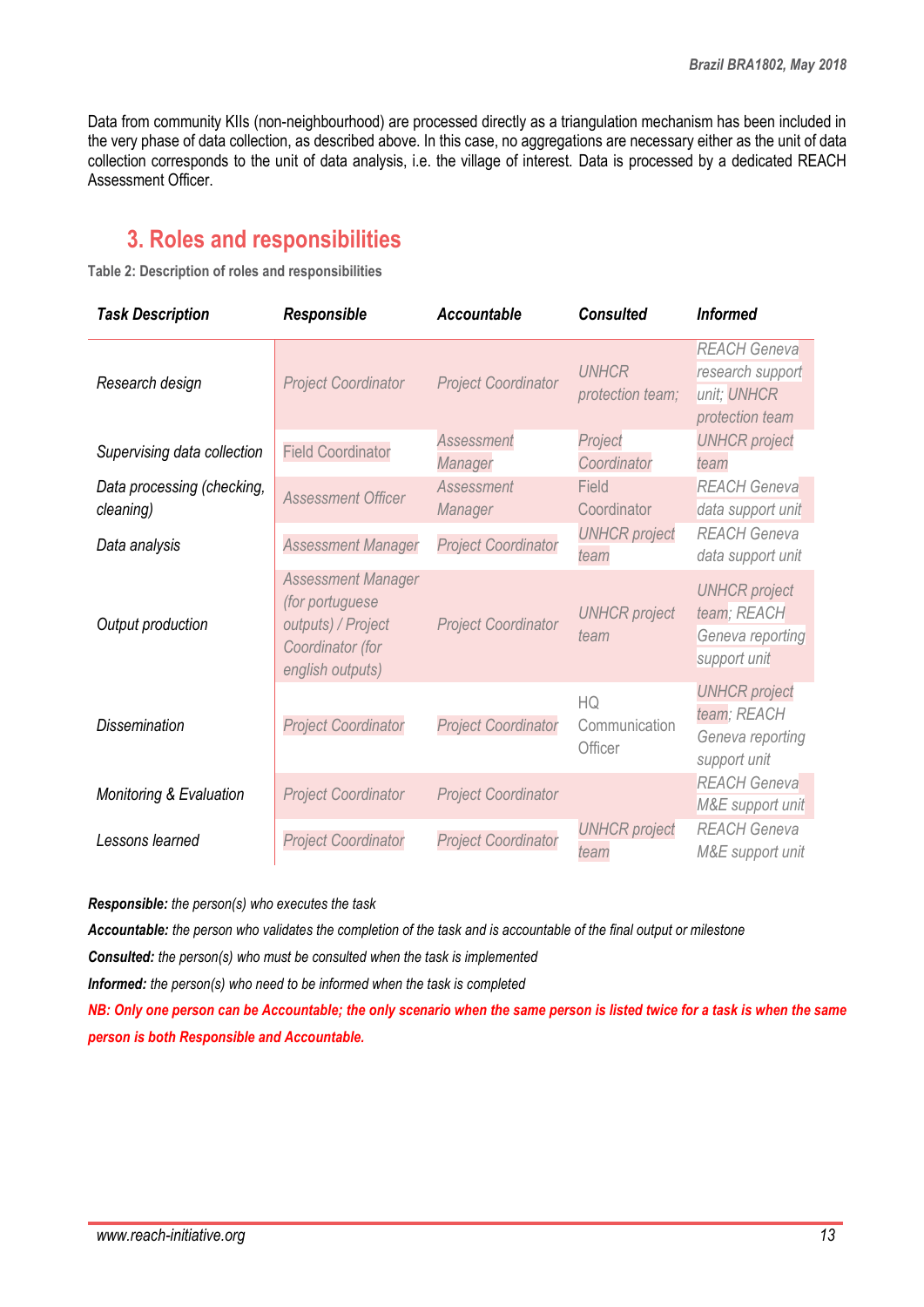### **4. Data Analysis Plan**

| <b>Researc</b><br>h<br>Questio<br>ns                                                                                                                                                                               | SUBQ#            | Data<br>collectio<br>$\mathsf{n}$<br>method | Sub-<br>research<br>question<br>group | Sub-research<br>Question                                                                                                                             | Questionnaire<br><b>QUESTION</b>                                                                                     | <b>Probes</b>                                                                                                               | Key disaggregation                                                                                                                      |
|--------------------------------------------------------------------------------------------------------------------------------------------------------------------------------------------------------------------|------------------|---------------------------------------------|---------------------------------------|------------------------------------------------------------------------------------------------------------------------------------------------------|----------------------------------------------------------------------------------------------------------------------|-----------------------------------------------------------------------------------------------------------------------------|-----------------------------------------------------------------------------------------------------------------------------------------|
| N/A                                                                                                                                                                                                                | N/A              | FGD                                         | Key<br>characteris<br>tics            | Facilitator<br>name                                                                                                                                  | Facilitator name                                                                                                     | N/A                                                                                                                         | N/A                                                                                                                                     |
|                                                                                                                                                                                                                    | N/A              | FGD                                         | Key<br>characteris<br>tics            | Note<br>taker<br>name                                                                                                                                | Note taker name                                                                                                      | N/A                                                                                                                         | N/A                                                                                                                                     |
|                                                                                                                                                                                                                    | N/A              | FGD                                         | Key<br>characteris<br>tics            | Neighbourhood<br>name                                                                                                                                | Neighbourhood name                                                                                                   | N/A                                                                                                                         | N/A                                                                                                                                     |
| What<br>1.<br>the<br>are<br>push<br>factors<br>that<br>cause<br>people to<br>leave<br>Venezue<br>and<br>la<br>what are<br>the pull<br>factors<br>that<br>contribut<br>to<br>е<br>choice of<br>current<br>location? | $\overline{1.1}$ | FGD                                         | Push<br>factors                       | What are the<br>main reasons<br>for<br>Venezuelans<br>coming<br>to<br>Brazil leaving<br>their country?                                               | Why did you and other<br>Venezuelans like you<br>leave your country?                                                 | N/A                                                                                                                         | neighbourhood level (Boa<br>Vista;<br>rural vs. urban (i.e.in Boa<br>Vista vs. villages outside of<br>Boa Vista)                        |
|                                                                                                                                                                                                                    | 1.2.             | FGD                                         | Pull factors                          | What are the<br>main<br>reasons<br>for<br>Venezuelans to<br>come to Brazil?                                                                          | Why did you and other<br>Venezuelans from your<br>neighbourhood chose<br>to come to Brazil?                          | Why did you not<br>chose to go to a<br>different country?                                                                   | neighbourhood level (Boa<br>Vista;<br>rural vs. urban (i.e.in Boa<br>Vista vs. villages outside of<br>Boa Vista)                        |
|                                                                                                                                                                                                                    | 1.3.             | FGD                                         | Pull factors                          | What are the<br>main<br>reasons<br>for<br>Venezuelans to<br>come to come<br>to Boa Vista?                                                            | Why did you and other<br>Venezuelans from your<br>neighbourhood chose<br>to come to Boa Vista?                       | Why did you chose to<br>to<br>this<br>come<br>neighbourhood?<br>Why did you not<br>$\theta$<br>different<br>chose<br>place? | neighbourhood level (Boa<br>Vista;<br>rural vs. urban (i.e.in Boa<br>Vista vs. villages outside of<br>Boa Vista)                        |
|                                                                                                                                                                                                                    | 1.4.             | FGD                                         | Intentions                            | What<br>are I<br>common<br>displacement<br>intentions<br>0f<br>Venezuelan<br>migrants<br>and<br>asylum seekers<br>currently in Boa<br>Vista, Brazil? | Do<br>Venezuelans in<br>neighbourhood<br>your<br>intend to settle in this<br>neighborhood for the<br>next 12 months? | planning to go to and<br>for what reasons?                                                                                  | If not, where are they neighbourhood level (Boa<br>Vista:<br>rural vs. urban (i.e.in Boa<br>Vista vs. villages outside of<br>Boa Vista) |
| 2. Where<br>are<br>Venezue<br>lan<br>asylum<br>seekers<br>and<br>migrants                                                                                                                                          | 2.1.             | FGD<br>KIIs                                 | New<br>arrivals                       | What are the<br>principal areas<br>of new arrivals?                                                                                                  | Have<br>you observed<br>arrivals<br>οf<br>new<br>Venezuelans to<br>this<br>neighbourhood in the<br>past month?       | How many?                                                                                                                   | neighbourhood level (Boa<br>Vista:<br>rural vs. urban (i.e.in Boa<br>Vista vs. villages outside of<br>Boa Vista)                        |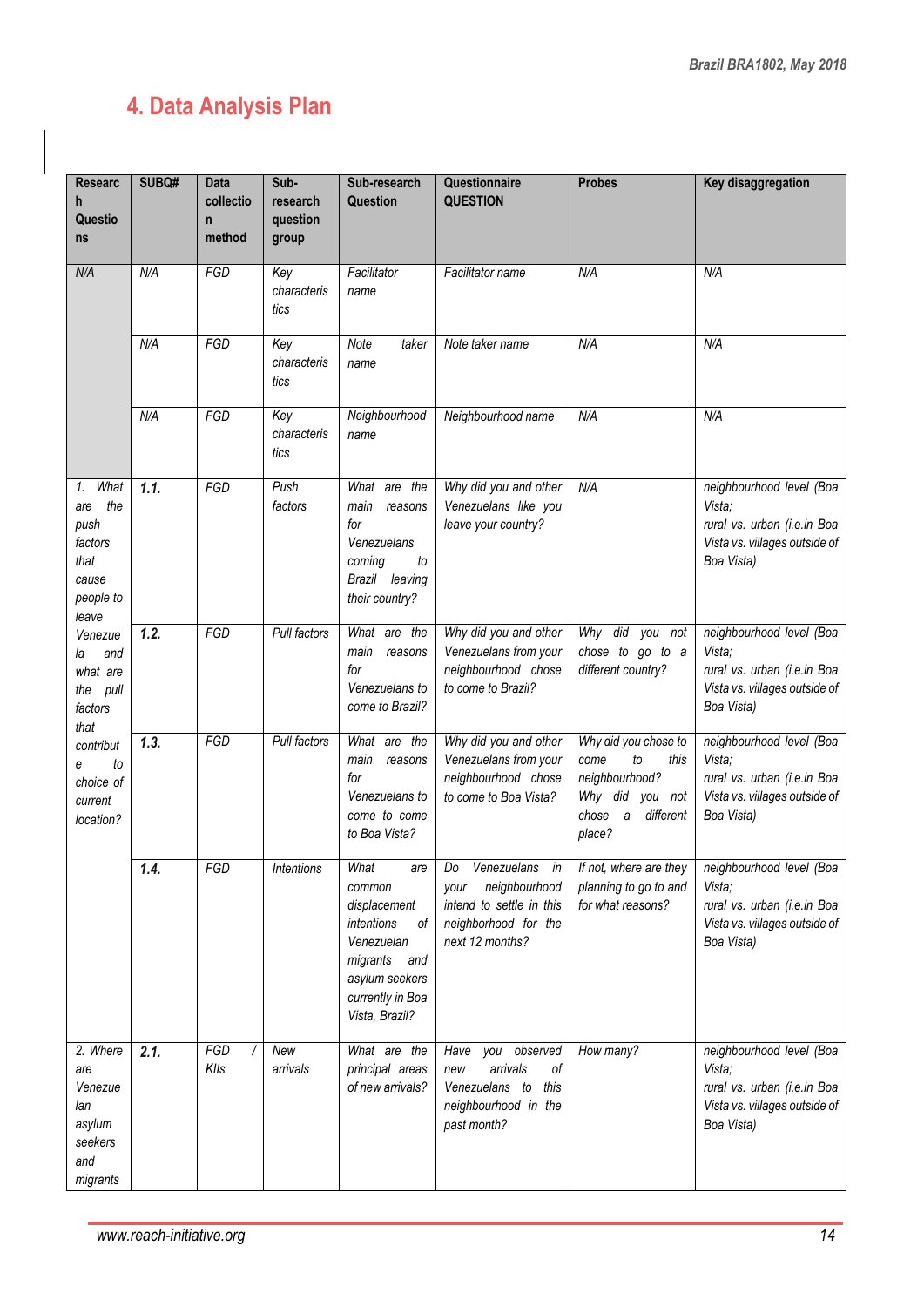| living in<br>Romaira<br>state and<br>what are<br>their<br>socio-<br>economi<br>c profiles<br>and<br>registrati<br>оn<br>status? |      |             |                                                                   |                                                                                                                                                                 |                                                                                                                                                                                                                                |                                                                                                                                                                                           |                                                                                                                  |
|---------------------------------------------------------------------------------------------------------------------------------|------|-------------|-------------------------------------------------------------------|-----------------------------------------------------------------------------------------------------------------------------------------------------------------|--------------------------------------------------------------------------------------------------------------------------------------------------------------------------------------------------------------------------------|-------------------------------------------------------------------------------------------------------------------------------------------------------------------------------------------|------------------------------------------------------------------------------------------------------------------|
|                                                                                                                                 | 2.2. | FGD         | Documenta<br>tion                                                 | Are<br>Venezuelans in<br>Roraima State<br>documented,<br>under<br>what<br>legal pathway<br>and for what<br>reasons?                                             | Have Venezuelans in<br>this neighbourhood, as<br>yourself<br>and<br>your<br>acquaintances,<br>been<br>with<br>registered<br>the<br><b>Federal Police?</b>                                                                      | If no why? What were<br>the difficulties faced<br>conduct<br>to<br>registration?                                                                                                          | neighbourhood level (Boa<br>Vista;<br>rural vs. urban (i.e.in Boa<br>Vista vs. villages outside of<br>Boa Vista) |
|                                                                                                                                 | 2.3. | FGD         | Documenta<br>tion                                                 | Are<br>Venezuelans in<br>Roraima State<br>documented,<br>under<br>what<br>legal pathway<br>and for what<br>reasons?                                             | What are the reasons<br>leading Venezuelans in<br>this neighbourhood to<br>choose for one specific<br>legal pathway over<br>another?                                                                                           | Is the legal pathway<br>you have registered<br>the<br>one<br>in<br>you<br>intended to register<br>under? Do you wish<br>to change your legal<br>status?                                   | neighbourhood level (Boa<br>Vista;<br>rural vs. urban (i.e.in Boa<br>Vista vs. villages outside of<br>Boa Vista) |
|                                                                                                                                 | 2.4. | FGD<br>KIIs | Socio-<br>economic<br>profileSoci<br>$O -$<br>economic<br>profile | is<br>What<br>the<br>socio-economic<br>profile<br>οf<br>Venezuelans in<br>Vista?<br>Boa<br>How does this<br>differ<br>across<br>different parts<br>of the city? | would<br>How<br>you<br>characterize the profile<br>of the<br>Venezuelans<br>living<br>in<br>this<br>neighbourhood,<br>in<br>οf<br>terms<br>basic<br>demographics<br>and<br>whether or not they are<br>living in family groups? | Do Venezuelans in<br>your neighbourhood<br>live with their families<br>or alone? Are there<br>mostly<br>men<br>or<br>women?<br>Adults<br>or<br>children?                                  | neighbourhood level (Boa<br>Vista;<br>rural vs. urban (i.e.in Boa<br>Vista vs. villages outside of<br>Boa Vista) |
|                                                                                                                                 | 2.5. | FGD         | Socio-<br>economic<br>profile                                     | What<br>is<br>the<br>socio-economic<br>profile<br>οf<br>Venezuelans in<br>Vista?<br>Boa<br>How does this<br>differ<br>across<br>different parts<br>of the city? | What<br>educational<br>background<br>do<br>Venezuelans in this<br>neighbourhood have?                                                                                                                                          | Have<br>most<br>Venezuelans in this<br>neighbourhood<br>finished<br>secondary<br>school? Are there<br>Venezuelans<br>here<br>haven't<br>that<br>accessed any form of<br>formal education? | neighbourhood level (Boa<br>Vista;<br>rural vs. urban (i.e.in Boa<br>Vista vs. villages outside of<br>Boa Vista) |
|                                                                                                                                 | 2.6. | FGD         | Socio-<br>economic<br>profile                                     | What is<br>the<br>socio-economic<br>profile<br>οf<br>Venezuelans in<br>Vista?<br>Boa<br>How does this<br>differ<br>across                                       | What<br>professional<br>background<br>do<br>Venezuelans in this<br>neighbourhood have?                                                                                                                                         | Have work skills been<br>acquired<br>through<br>empirical experience<br>(occupation)<br>0r<br>through<br>formal<br>training<br>(professionals)?                                           | neighbourhood level (Boa<br>Vista;<br>rural vs. urban (i.e.in Boa<br>Vista vs. villages outside of<br>Boa Vista) |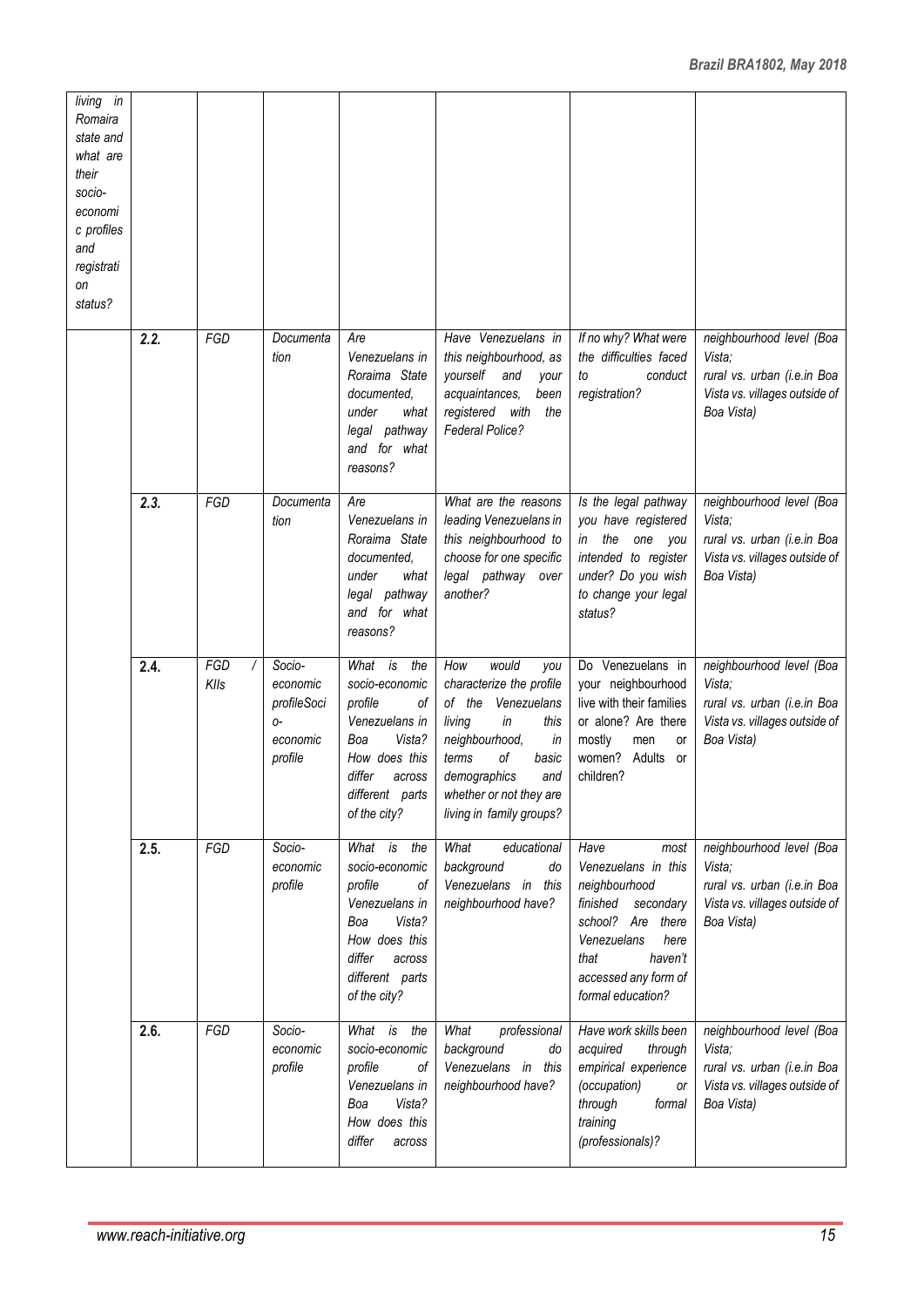|                                                                                                                                                                                                                                                |      |     |                             | different parts<br>of the city?                                                                                                                                      |                                                                                                               |                                                                                                                                                                               |                                                                                                                  |
|------------------------------------------------------------------------------------------------------------------------------------------------------------------------------------------------------------------------------------------------|------|-----|-----------------------------|----------------------------------------------------------------------------------------------------------------------------------------------------------------------|---------------------------------------------------------------------------------------------------------------|-------------------------------------------------------------------------------------------------------------------------------------------------------------------------------|------------------------------------------------------------------------------------------------------------------|
| 3.<br>To<br>what<br>extent do<br>Venezue<br>lan<br>migrants<br>and<br>asylum<br>seekers<br>have<br>access                                                                                                                                      | 3.1. | FGD | Access<br>to<br>livelihoods | Do<br>Venezuelans<br>migrants<br>and<br>asylum seekers<br>have<br>access<br>livelihoods<br>in<br>Boa Vista and if<br>to<br>what<br>yes<br>οf<br>type<br>livelihoods? | Venezuelans<br>Have<br>living<br>in<br>your<br>neighbourhood<br>had<br>work<br>access<br>to<br>opportunities? | Have you worked in<br>the past 30 days?<br>In average how many<br>days of work?                                                                                               | neighbourhood level (Boa<br>Vista:<br>rural vs. urban (i.e.in Boa<br>Vista vs. villages outside of<br>Boa Vista) |
| to<br>livelihoo<br>d<br>opportun<br>ities<br>(includin<br>g<br>identifica<br>οf<br>tion<br>potential<br>protectio<br>n risks of<br>engaging<br>in<br>activities<br>basic<br>services<br>(educatio<br>n,<br>health),<br>and<br>informati<br>on? | 3.2. | FGD | Access<br>to<br>livelihoods | Do<br>Venezuelans<br>migrants<br>and<br>asylum seekers<br>have<br>access<br>livelihoods<br>in<br>Boa Vista and if<br>what<br>to<br>ves<br>οf<br>type<br>livelihoods? | If yes, what type of<br>work do Venezuelans<br>in your neighbourhood<br>have access to?                       | Formal or informal<br>sector?<br>Regular or irregular<br>work (in a temporal<br>sense)?<br>What sector?                                                                       | neighbourhood level (Boa<br>Vista:<br>rural vs. urban (i.e.in Boa<br>Vista vs. villages outside of<br>Boa Vista) |
|                                                                                                                                                                                                                                                | 3.3. | FGD | Access<br>to<br>livelihoods | Do<br>Venezuelans<br>migrants<br>and<br>asylum seekers<br>have<br>access<br>livelihoods<br>in<br>Boa Vista and if<br>to<br>what<br>yes<br>οf<br>type<br>livelihoods? | If yes, does the type of<br>work you have access<br>to correspond to your<br>educational level?               | The work you are<br>accessing<br>here<br>in<br>Brazil,<br>does<br>it<br>correspond to<br>the<br>income<br>generating<br>activities you were<br>conducting<br>in<br>Venezuela? | neighbourhood level (Boa<br>Vista;<br>rural vs. urban (i.e.in Boa<br>Vista vs. villages outside of<br>Boa Vista) |
|                                                                                                                                                                                                                                                | 3.4. | FGD | to<br>Access<br>livelihoods | Do<br>Venezuelans<br>migrants and<br>asylum seekers<br>have<br>access<br>livelihoods<br>in<br>Boa Vista and if<br>yes to what<br>оf<br>type<br>livelihoods?          | What type of work are<br>you looking for, if any?                                                             | Formal or informal<br>sector?<br>Regular or irregular<br>work (in a temporal<br>sense)?<br>What sector?                                                                       | neighbourhood level (Boa<br>Vista;<br>rural vs. urban (i.e.in Boa<br>Vista vs. villages outside of<br>Boa Vista) |
|                                                                                                                                                                                                                                                | 3.5. | FGD | Hindering<br>factors        | What<br>are<br>principal<br>hindering<br>factors<br>for<br>Venezuelan<br>migrants<br>and<br>asylum seekers<br>to<br>access<br>livelihood<br>opportunities?           | What are the main<br>hindering factors for<br>Venezuelans in your<br>neighbourhood<br>to<br>access work?      | Lack<br>οf<br>documentation?<br>Lack<br>οf<br>transportation/distan<br>ce?<br>Language barriers?<br>Discrimination?                                                           | neighbourhood level (Boa<br>Vista:<br>rural vs. urban (i.e.in Boa<br>Vista vs. villages outside of<br>Boa Vista) |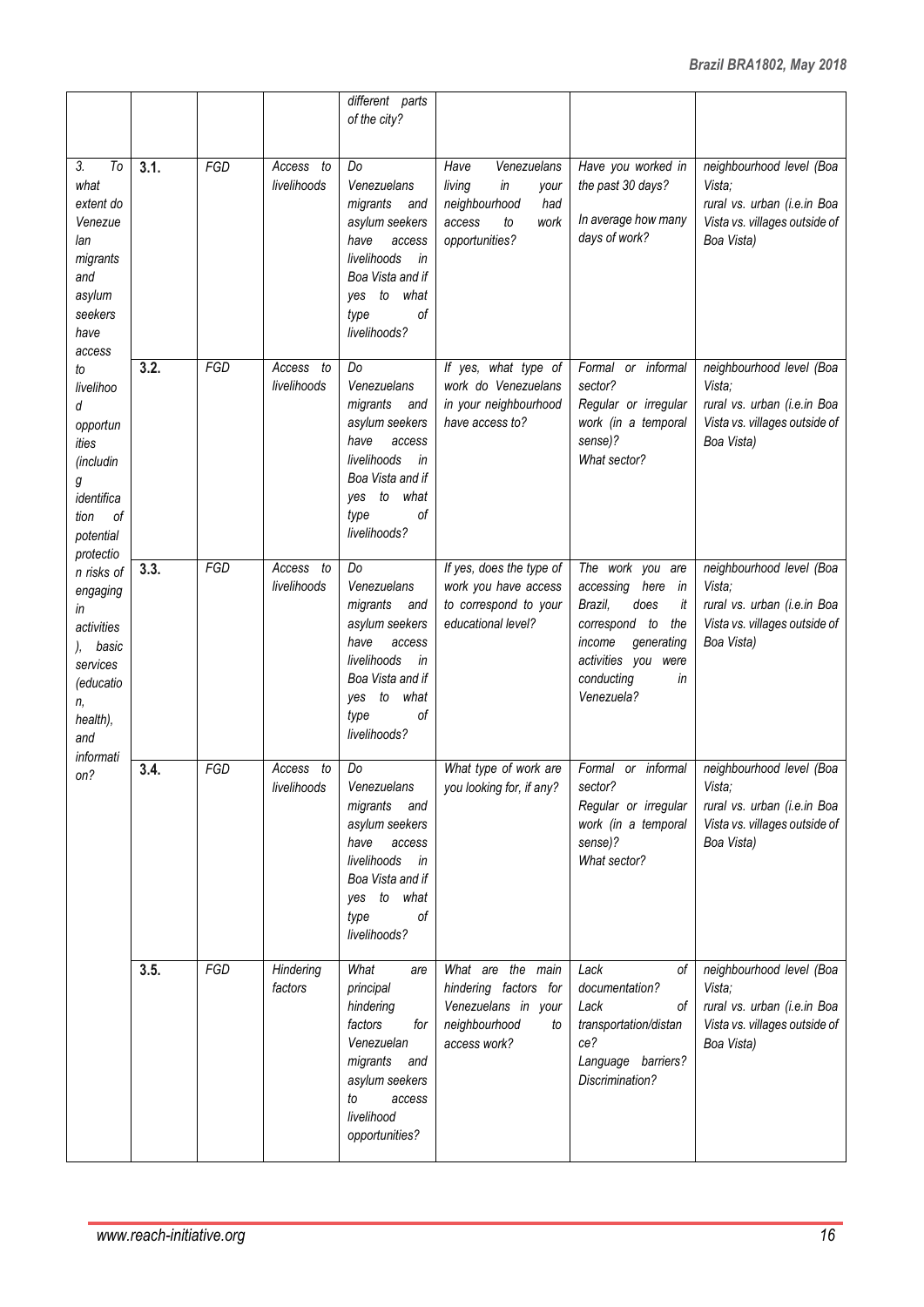| What<br>5.<br>the<br>are<br>prevalent<br>living<br>condition<br>0f<br>S<br>Venezue<br>lans<br>living in<br><b>Brazilian</b><br>host<br>communi<br>ties and<br>is<br>how<br>their<br>access<br>to basic<br>services<br>? | 3.6.  | FGD/KIIs | Living<br>conditions               | How are<br>the<br>living<br>conditions<br>οf<br>Venezuelans<br>living<br>in<br>Brazilian<br>host<br>communities? | What are the<br>living<br>conditions<br>οf<br>Venezuelas living in<br>this neighbourhood?                                                                       | $\overline{Do}$ they live<br>with<br>Brazilians? Do they<br>rent living space?<br>Are living conditions<br>decent? If not, why?                                                                                                                                   | neighbourhood level (Boa<br>Vista:<br>rural vs. urban (i.e.in Boa<br>Vista vs. villages outside of<br>Boa Vista) |
|-------------------------------------------------------------------------------------------------------------------------------------------------------------------------------------------------------------------------|-------|----------|------------------------------------|------------------------------------------------------------------------------------------------------------------|-----------------------------------------------------------------------------------------------------------------------------------------------------------------|-------------------------------------------------------------------------------------------------------------------------------------------------------------------------------------------------------------------------------------------------------------------|------------------------------------------------------------------------------------------------------------------|
|                                                                                                                                                                                                                         | 3.7.  | FGD/KIIs | Living<br>conditions               | What is<br>the<br>prevalence<br>of<br>Venezuelans<br>without<br>living<br>shelter in Boa<br>Vista?               | Are there Venezuelans<br>in this neighbourhood<br>living without shelter? If<br>so, where?                                                                      | Can<br>you<br>please<br>indicate on the map<br>where? How many<br>live<br>people<br>there<br>approximately? What<br>profile<br>of<br>the<br>is<br>people living there<br>(single<br>persons/<br>family groups)? Are<br>children? IF<br>there<br>how many?<br>yes, | neighbourhood level (Boa<br>Vista;<br>rural vs. urban (i.e.in Boa<br>Vista vs. villages outside of<br>Boa Vista) |
|                                                                                                                                                                                                                         | 3.8.  | FGD/KIIs | Access<br>to<br>health<br>services | To what extend<br>do Veneuelans<br>Boa Vista<br>in<br>have access to<br>health care?                             | what extend<br>To<br>to<br>Venezuelans in<br>this<br>neighbourhood<br>have<br>access<br>to<br>health<br>services?                                               | Can<br>you<br>please<br>indicate on the map<br>where Venezuelans<br>health<br>access<br>services?                                                                                                                                                                 | neighbourhood level (Boa<br>Vista;<br>rural vs. urban (i.e.in Boa<br>Vista vs. villages outside of<br>Boa Vista) |
|                                                                                                                                                                                                                         | 3.9.  | FGD/KIIs | Access<br>to<br>health<br>services | What are<br>the<br>hindering<br>factors<br>for<br>Venezuelans<br>accessing<br>health<br>services?                | What are the difficulties<br>for Venezuelans<br>to<br>access health services<br>in your neighbourhood,<br>if any?                                               | Discrimination?<br>Transportation?                                                                                                                                                                                                                                | neighbourhood level (Boa<br>Vista:<br>rural vs. urban (i.e.in Boa<br>Vista vs. villages outside of<br>Boa Vista) |
|                                                                                                                                                                                                                         | 3.10. | FGD/KIIs | Special<br>needs                   | Do people with<br>special needs<br>have access to<br>needed<br>services?                                         | Are there Venezuelans<br>with<br>special<br>health<br>needs<br>in<br>your<br>neighbourhood? If so,<br>do they have access to<br>adequate<br>health<br>services? | Special needs due to<br>chronical<br>disease<br>chronical<br>(diabetes,<br>heart disease, etc.);<br>Pregnant women?                                                                                                                                               | neighbourhood level (Boa<br>Vista;<br>rural vs. urban (i.e.in Boa<br>Vista vs. villages outside of<br>Boa Vista) |
|                                                                                                                                                                                                                         | 3.11. | FGD/KIIs | Access to<br>education             | To what extend<br>do Venezuelan<br>school-aged<br>children<br>have<br>to<br>access<br>formal<br>education?       | Do Venzuelan children<br>living<br>in<br>this<br>neighbourhood go to<br>school?                                                                                 | Please indicate on<br>the<br>where<br>map<br>children<br>to<br>go<br>school?                                                                                                                                                                                      | neighbourhood level (Boa<br>Vista:<br>rural vs. urban (i.e.in Boa<br>Vista vs. villages outside of<br>Boa Vista) |
|                                                                                                                                                                                                                         | 3.12. | FGD/KIIs | Access to<br>education             | What are the<br>hindering<br>factors<br>for<br>Venezuelan<br>school-aged<br>children<br>to<br>attend school?     | What difficulties<br>do<br>Venezuelans in your<br>neighbourhood<br>face<br>sending their children<br>to school?                                                 | Why do children not<br>school?<br>to<br>go<br>Lack<br>οf<br>documentation?<br>Language? Lack of<br>оf<br>means<br>transportation?<br>Discrimination?                                                                                                              | neighbourhood level (Boa<br>Vista;<br>rural vs. urban (i.e.in Boa<br>Vista vs. villages outside of<br>Boa Vista) |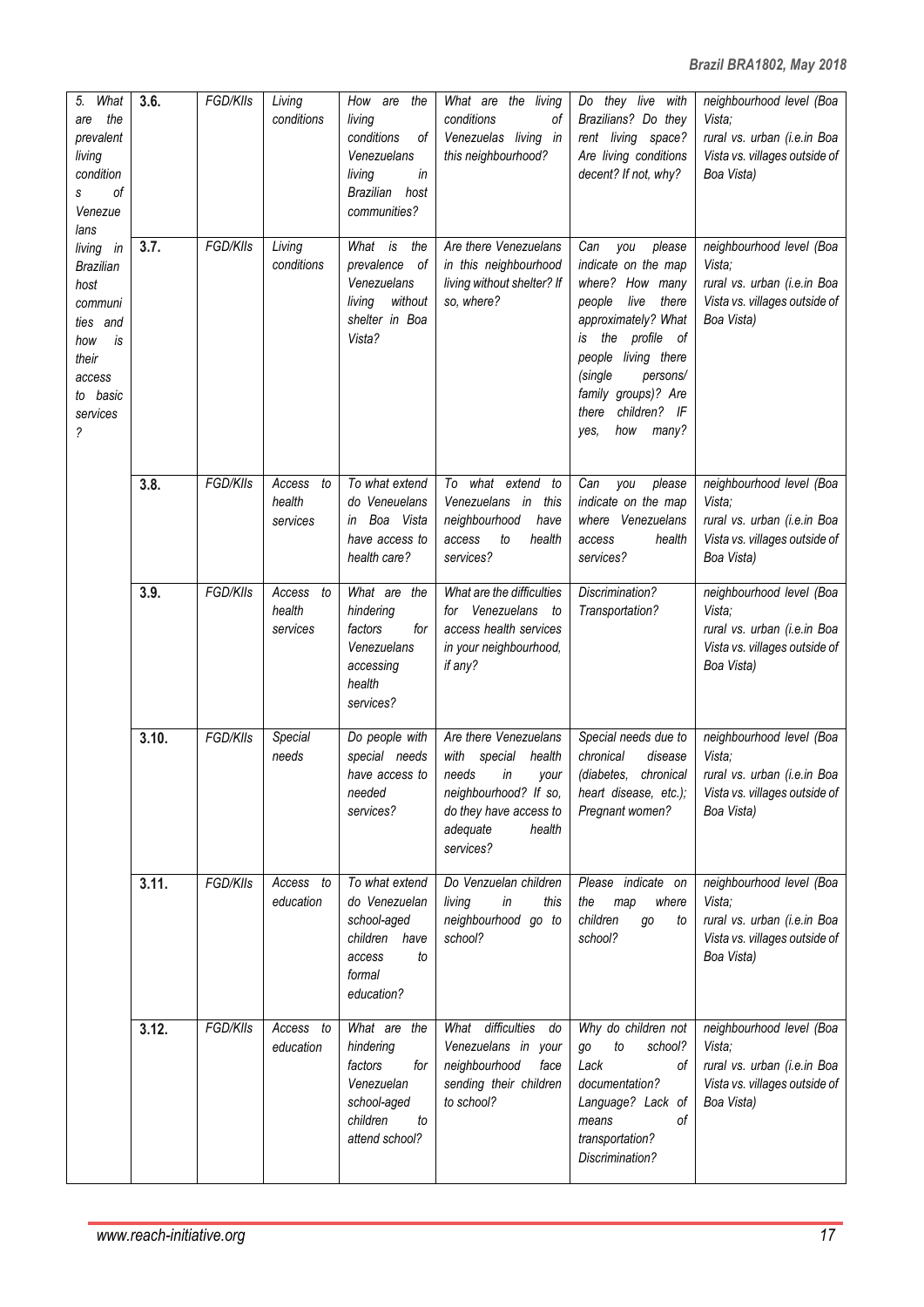| 3.13. | FGD/KIIs | Access to<br>education            | To what extend<br>do Venezuelan<br>school-aged<br>children<br>have<br>to<br>access<br>informal<br>education?                             | there<br>Are<br>any<br>alternatives<br>in<br>this<br>neighbourhood<br>to<br>formal schools?                                                                                                                           | Does the church offer<br>educational<br>services? Are there<br>any other community<br><i>initiatives?</i>                  | neighbourhood level (Boa<br>Vista;<br>rural vs. urban (i.e.in Boa<br>Vista vs. villages outside of<br>Boa Vista) |
|-------|----------|-----------------------------------|------------------------------------------------------------------------------------------------------------------------------------------|-----------------------------------------------------------------------------------------------------------------------------------------------------------------------------------------------------------------------|----------------------------------------------------------------------------------------------------------------------------|------------------------------------------------------------------------------------------------------------------|
| 3.14. | FGD      | Access<br>to<br>basic<br>services | Apart<br>from<br>health<br>and<br>education, what<br>other<br>basic<br>do<br>services<br>Venezuelans<br>commonly<br>access?              | What other services do<br>Venezuelans in this<br>neighbourhood<br>commonly access?                                                                                                                                    | N/A                                                                                                                        | neighbourhood level (Boa<br>Vista:<br>rural vs. urban (i.e.in Boa<br>Vista vs. villages outside of<br>Boa Vista) |
| 3.15. | FGD      | Access<br>to<br>basic<br>services | What<br>other<br>basic services<br>do<br>Venezuelans<br>limited<br>have<br>access to, if<br>any?                                         | Are there any other<br>basic services to which<br>Venezuelans in this<br>neighbourhood<br>do<br>NOT have access to?                                                                                                   | If so, which? And for<br>what reasons?                                                                                     | neighbourhood level (Boa<br>Vista;<br>rural vs. urban (i.e.in Boa<br>Vista vs. villages outside of<br>Boa Vista) |
| 3.16. | FGD      | Access<br>to<br>assistance        | To what extend<br>do<br>Venezuelans<br>outside<br>the<br>have<br>sites<br>to<br>access<br>assistance?                                    | Venezuelans in<br>Do<br>neighbourhood<br>your<br>receive any form of<br>assistance or help by<br>individuals<br><b>or</b><br>organizations in Boa<br>Vista?                                                           | If so, what type? By<br>whom?                                                                                              | neighbourhood level (Boa<br>Vista:<br>rural vs. urban (i.e.in Boa<br>Vista vs. villages outside of<br>Boa Vista) |
| 3.17. | FGD      | Service<br>needs                  | What type of<br>assistance do<br>Venezuelans<br>outside<br>the<br>sites wish?                                                            | What<br>type<br>οf<br>support/assistance do<br>you think would<br>be<br>for<br>necessary<br>Venezuelans in<br>this<br>neighbourhood?                                                                                  | If any, why?                                                                                                               | neighbourhood level (Boa<br>Vista;<br>rural vs. urban (i.e.in Boa<br>Vista vs. villages outside of<br>Boa Vista) |
| 3.18. | FGD      | Access<br>to<br>information       | To what extent<br>do<br>Venezuelans<br>have access to<br>information and<br>what are their<br>principal<br>sources<br>оf<br>information? | What<br>οf<br>sources<br>information<br>do<br>you<br>have access to and<br>use? (Information on<br>topics of your concern:<br>documentation, socio-<br>economic assistance,<br>work,<br>legal<br>rights,<br>$etc.$ )? | Do you use official<br>sources?<br>Internet<br>(WhatsApp,<br>facebook,<br>$etc.$ )?<br>Friends<br><b>or</b><br>neighbours? | neighbourhood level (Boa<br>Vista;<br>rural vs. urban (i.e.in Boa<br>Vista vs. villages outside of<br>Boa Vista) |
| 3.19. | FGD      | Access<br>to<br>information       | To what extent<br>do<br>Venezuelans<br>have access to<br>information and<br>what are their<br>principal<br>οf<br>sources<br>information? | What difficulties do you<br>face in accessing these<br>sources of information?                                                                                                                                        | N/A                                                                                                                        | neighbourhood level (Boa<br>Vista:<br>rural vs. urban (i.e.in Boa<br>Vista vs. villages outside of<br>Boa Vista) |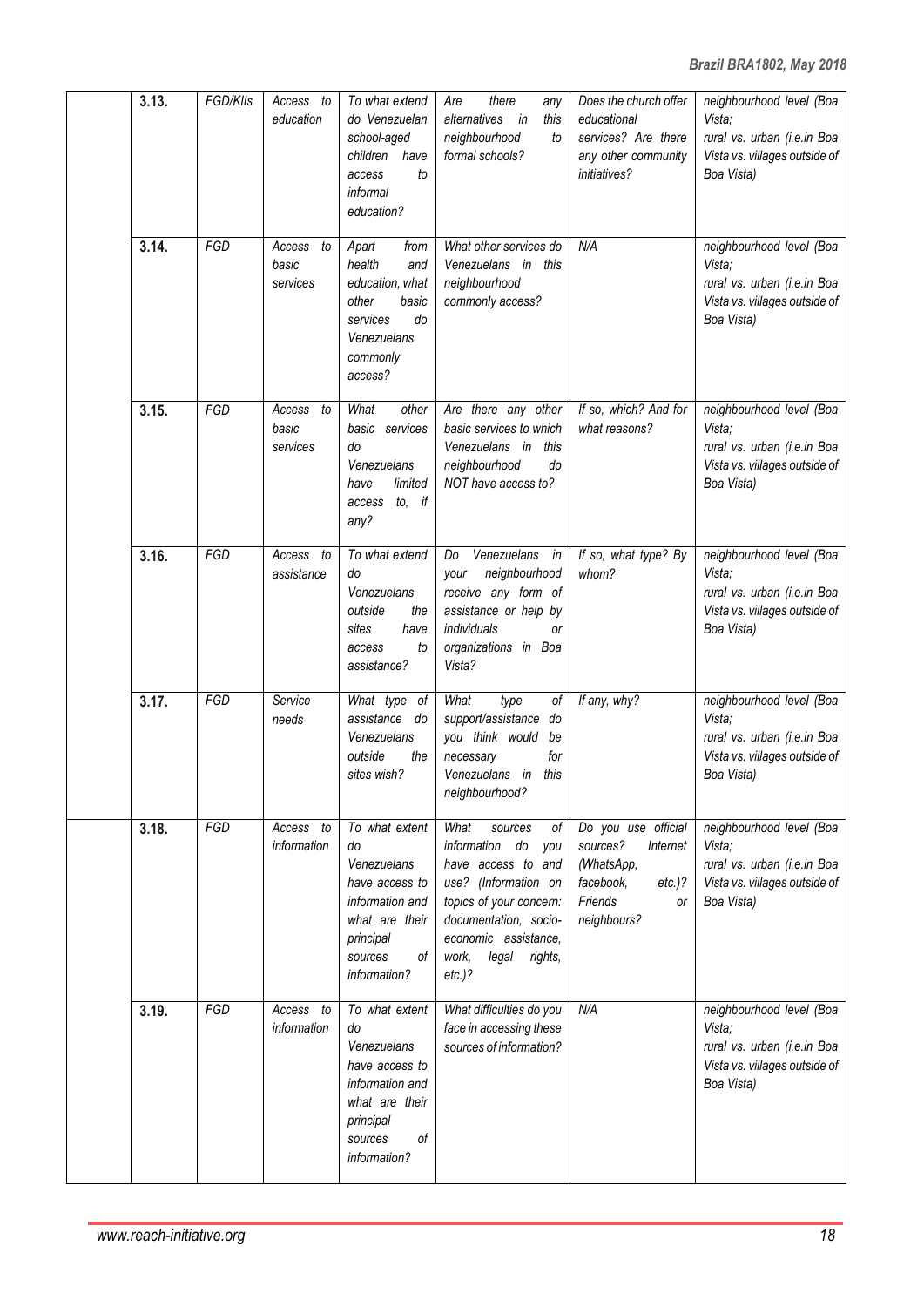|                                    | 3.20. | FGD      | Access to<br>information<br>Special<br>needs   | To what extent<br>are<br>Venezuelans<br>informed about<br>their legal rights<br>in Brazil?                                  | What legal rights here<br><b>Brazil</b><br>in<br>are<br>this<br>Venezuelans in<br>neighbourhood aware<br>of?                           | What<br>is<br>the<br>information you are<br>lacking, if any?                                                                                                                                                                                                                 | neighbourhood level (Boa<br>Vista:<br>rural vs. urban (i.e.in Boa<br>Vista vs. villages outside of<br>Boa Vista) |
|------------------------------------|-------|----------|------------------------------------------------|-----------------------------------------------------------------------------------------------------------------------------|----------------------------------------------------------------------------------------------------------------------------------------|------------------------------------------------------------------------------------------------------------------------------------------------------------------------------------------------------------------------------------------------------------------------------|------------------------------------------------------------------------------------------------------------------|
|                                    | 3.21. | FGD      | Knowledge<br>about legal<br>referral<br>system | To what extent<br>are<br>Venezuelans<br>informed about<br>referral<br>legal<br>systems<br>in<br><b>Brazil</b>               | What are the legal<br>institutions you know of<br>that you can to revert to<br>in case your legal rights<br>are violated?              | N/A                                                                                                                                                                                                                                                                          | neighbourhood level (Boa<br>Vista;<br>rural vs. urban (i.e.in Boa<br>Vista vs. villages outside of<br>Boa Vista) |
|                                    | 3.22. | FGD      | <b>Risks</b><br>at<br>work                     | In how far are<br>Venezuelans<br>who do have<br>access to work<br>exposed<br>to<br>risks at work?                           | What protection risks, if<br>any, are Venezuelans<br>in your neighbourhood<br>exposed to because of<br>their<br>working<br>conditions? | What activities are<br>observed?<br>What types of risks:<br>Inadequate<br>work<br>equipment? Abuse?<br>Exploitation?                                                                                                                                                         | neighbourhood level (Boa<br>Vista;<br>rural vs. urban (i.e.in Boa<br>Vista vs. villages outside of<br>Boa Vista) |
|                                    | 3.23. | FGD/KIIs | Child<br>labour                                | What is<br>the<br>prevalence<br>of<br>child labor and<br>where are the<br>hot spot areas?                                   | Have you observed<br>children working in this<br>neighbourhood?                                                                        | If so, can you please<br>indicate on the map,<br>where?<br>Which activities are<br>children involved in?<br>What age are these<br>children?<br>Have<br>also<br>you<br>children<br>observed<br>at night?<br>working<br>Have<br>you<br>seen<br>indigenous children<br>working? | neighbourhood level (Boa<br>Vista;<br>rural vs. urban (i.e.in Boa<br>Vista vs. villages outside of<br>Boa Vista) |
|                                    | 3.24. | FGD/KIIs | Unaccomp<br>anied<br>children                  | What<br>is<br>the<br>prevalence<br>of<br>unaccompanie<br>children in<br>d<br>Boa Vista?                                     | observed<br>Have<br>you<br>unaccompanied<br>children<br>in<br>this<br>neighbourhood?                                                   | could<br>If $so$ ,<br>you<br>please show on the<br>map where?                                                                                                                                                                                                                | neighbourhood level (Boa<br>Vista;<br>rural vs. urban (i.e.in Boa<br>Vista vs. villages outside of<br>Boa Vista) |
|                                    | 3.25. | FGD/KIIs | Special<br>needs                               | What is<br>the<br>prevalence<br>οf<br>indigenous<br>Venezuelan<br>living<br>groups<br>outside<br>the<br>indigenous<br>site? | Do you know of any<br>Venezuelans in this<br>neighbourhood<br>who<br>identify themselves as<br>indigenous?                             | If so, are these family<br>groups<br>0r<br>individuals?<br>If so, can you please<br>point on the map<br>where these people<br>live?                                                                                                                                          | neighbourhood level (Boa<br>Vista:<br>rural vs. urban (i.e.in Boa<br>Vista vs. villages outside of<br>Boa Vista) |
|                                    | 3.26. | FGD/KIIs | Special<br>needs                               | What<br>groups<br>perceived<br>are<br>particularly<br>as<br>vulnerable?                                                     | Within<br>the<br>Venezuelans in your<br>neighbourhood, which<br>are the most vulnerable<br>and why?                                    | Do<br>they<br>receive<br>special assistance? If<br>so by whom?                                                                                                                                                                                                               | neighbourhood level (Boa<br>Vista;<br>rural vs. urban (i.e.in Boa<br>Vista vs. villages outside of<br>Boa Vista) |
| What<br>4.<br>the<br>is<br>current | 4.1.  | FGD/KIIs | Perception<br>on security                      | Does perceived<br>security impact<br>the<br>on                                                                              | Do you feel safe in this<br>neighbourhood area?                                                                                        | $\ensuremath{\mathit{If}}\xspace$<br>not,<br>why?<br>Have there<br>been<br>changes in terms of                                                                                                                                                                               | neighbourhood level (Boa<br>Vista:<br>rural vs. urban (i.e.in Boa                                                |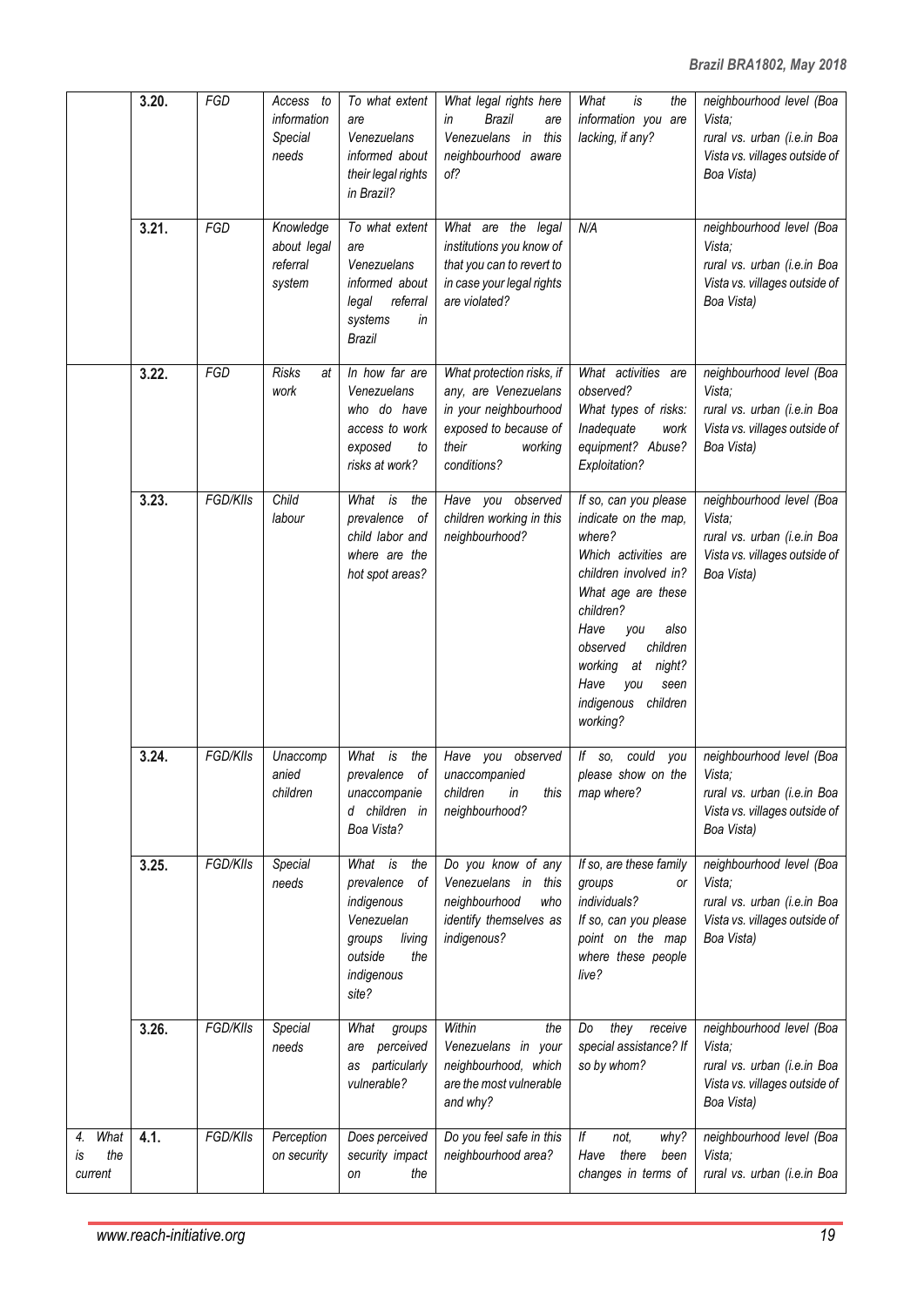| state of<br>coexiste<br>nce and<br>socialisat<br>ion<br>between<br>Venezue<br>lans and |      |          |                                               | relationship<br>hetween<br>Venezuelans<br>and Brazilian<br>hosts?                                |                                                                                                                                                  | security, since you<br>have moved here?<br>Can you tell us about<br>incidents<br>any<br>criminal<br>involving<br>this<br>in<br>groups<br>neighbourhood? | Vista vs. villages outside of<br>Boa Vista)                                                                      |
|----------------------------------------------------------------------------------------|------|----------|-----------------------------------------------|--------------------------------------------------------------------------------------------------|--------------------------------------------------------------------------------------------------------------------------------------------------|---------------------------------------------------------------------------------------------------------------------------------------------------------|------------------------------------------------------------------------------------------------------------------|
| the<br><b>Brazilian</b><br>host<br>communi<br>ty, and<br>what<br>factors<br>improve    | 4.2. | FGD/KIIs | <b>Relations</b><br>with<br>host<br>community | What is<br>the<br>perceived<br>relationship<br>between<br>Venezuelans<br>and Brazilian<br>hosts? | would<br>How<br>you<br>characterize<br>the<br>relationship<br>between<br>Venezuelans<br>and<br><b>Brazilians</b><br>this<br>in<br>neighbourhood? | Can you give<br>us<br>examples<br>that<br>illustrate<br>your<br>position?<br>Is there any form of<br>tension? If so, which<br>and why?                  | neighbourhood level (Boa<br>Vista:<br>rural vs. urban (i.e.in Boa<br>Vista vs. villages outside of<br>Boa Vista) |
| or hinder<br>this<br>relations<br>hip?                                                 | 4.3. | FGD/KIIs | <b>Relations</b><br>with<br>host<br>community | To what extent<br>this<br>has<br>relationship<br>changed<br>over<br>the<br>past<br>months?       | To what extent have<br>you observed changes<br>this<br>relationship,<br>in<br>since<br>have<br>vou<br>arrived?                                   | lf<br>what<br>has<br>SO.<br>changed and why?                                                                                                            | neighbourhood level (Boa<br>Vista:<br>rural vs. urban (i.e.in Boa<br>Vista vs. villages outside of<br>Boa Vista) |
|                                                                                        | 4.4  | FGD/KIIs | Relations<br>with<br>host<br>community        | How could the<br>relationship<br>between<br>Venezuelans<br>and<br>host<br>communities<br>improve | What type of activities<br>would you suggest to<br>improve<br>the<br>relationship<br>between<br>the two communities?                             | N/A                                                                                                                                                     | neighbourhood level (Boa<br>Vista:<br>rural vs. urban (i.e.in Boa<br>Vista vs. villages outside of<br>Boa Vista) |

# **5. Data Management Plan**

| <b>Administrative Data</b>                         |                                                    |                                                                                        |  |  |  |  |  |
|----------------------------------------------------|----------------------------------------------------|----------------------------------------------------------------------------------------|--|--|--|--|--|
| Research Cycle name                                | Brazil BRA1802                                     |                                                                                        |  |  |  |  |  |
| Project Code                                       | 42iAGR 3H8                                         |                                                                                        |  |  |  |  |  |
| Donor                                              | <i>UNHCR</i>                                       |                                                                                        |  |  |  |  |  |
| Project partners                                   | $\overline{\phantom{a}}$                           |                                                                                        |  |  |  |  |  |
| <b>Research Contacts</b>                           | Carla Coelho carla.coelho@reach-initiative.org     |                                                                                        |  |  |  |  |  |
|                                                    | Daniel Martins Daniel.martins@reach-initiative.org |                                                                                        |  |  |  |  |  |
| Management Plan<br>Data                            | Date: 07/06/2018                                   | Version: 1                                                                             |  |  |  |  |  |
| Version                                            |                                                    |                                                                                        |  |  |  |  |  |
| <b>Related Policies</b>                            | $\overline{\phantom{0}}$                           |                                                                                        |  |  |  |  |  |
| <b>Documentation and Metadata</b>                  |                                                    |                                                                                        |  |  |  |  |  |
| What<br>documentation                              | Data analysis plan<br>ΧI                           | Data Cleaning Log, including:<br>$\Box$                                                |  |  |  |  |  |
| metadata<br>and<br>will                            |                                                    | $\Box$ Deletion Log                                                                    |  |  |  |  |  |
| accompany the data?<br>Select all that apply       |                                                    | $\Box$ Value Change Log                                                                |  |  |  |  |  |
|                                                    | Code book<br>$\Box$                                | Data Dictionary<br>$\Box$                                                              |  |  |  |  |  |
|                                                    | <b>HDX</b><br>Metadata<br>based<br>on<br>П         | Data base, including:<br>X                                                             |  |  |  |  |  |
|                                                    | <b>Standards</b>                                   | X Debriefing forms                                                                     |  |  |  |  |  |
| <b>Ethics and Legal Compliance</b>                 |                                                    |                                                                                        |  |  |  |  |  |
| Which ethical and legal<br>measures will be taken? | Consent of participants to participate<br>X.       | Consent of participants to share personal<br>$\Box$<br>information with other agencies |  |  |  |  |  |
|                                                    | No collection of personally identifiable<br>X      | Gender, child protection and<br>other<br>$\mathsf{x}$                                  |  |  |  |  |  |
|                                                    | data will take place                               | protection issues are taken into account                                               |  |  |  |  |  |
|                                                    |                                                    |                                                                                        |  |  |  |  |  |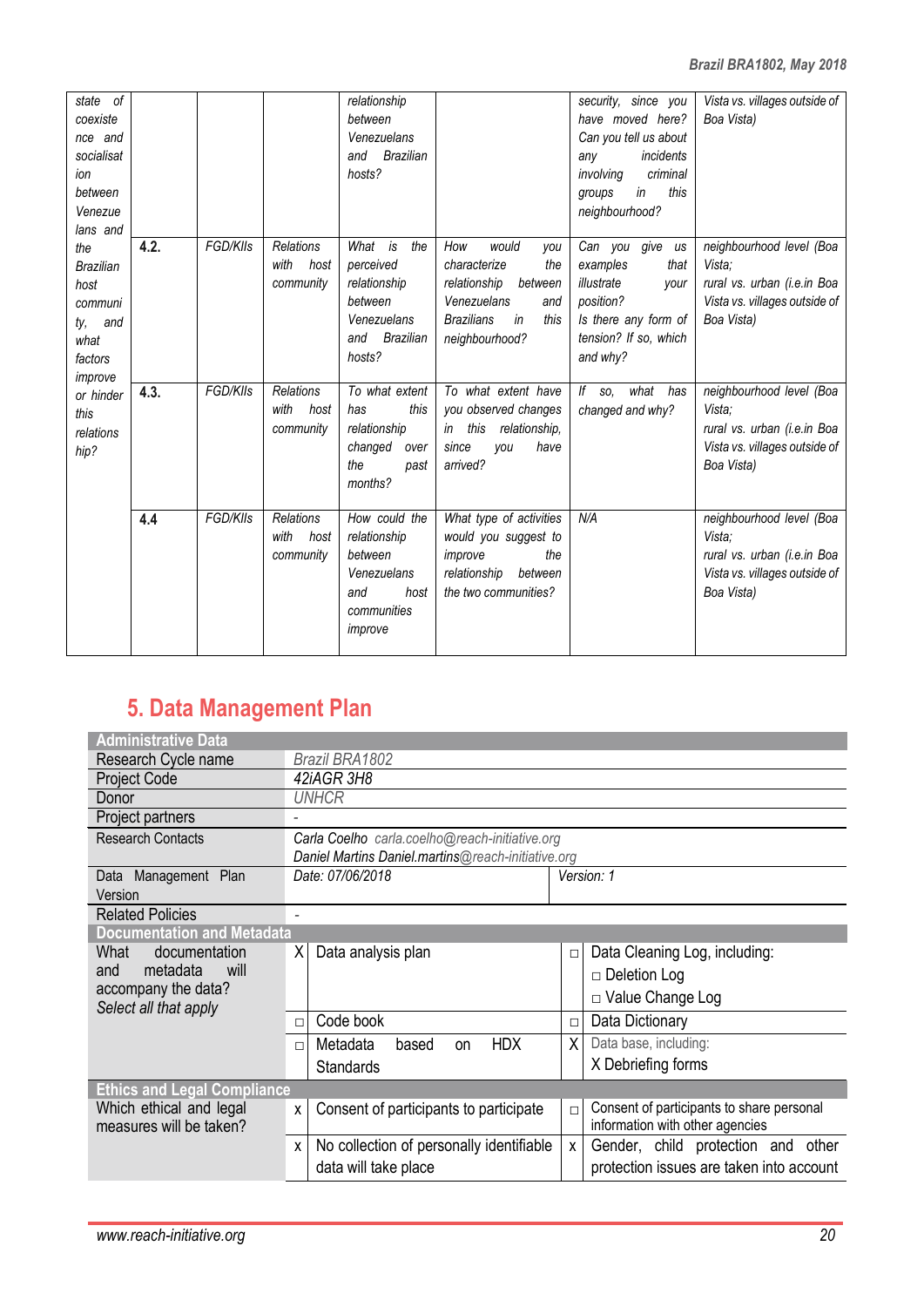|                                                                                                                        | [Other, Specify]<br>All participants reached age of<br>ΧI<br>majority                                                           |              |  |  |  |  |
|------------------------------------------------------------------------------------------------------------------------|---------------------------------------------------------------------------------------------------------------------------------|--------------|--|--|--|--|
| will<br>Who<br>the<br>own<br>and<br>copyright<br>Intellectual<br>Property<br>Rights for the data that<br>is collected? | <b>UNHCR</b>                                                                                                                    |              |  |  |  |  |
| <b>Storage and Backup</b>                                                                                              |                                                                                                                                 |              |  |  |  |  |
| Where will<br>data<br>be<br>stored and backed up                                                                       | <b>IMPACT/REACH Kobo Server</b><br>Other Kobo Server: [specify]<br>X<br>$\Box$                                                  |              |  |  |  |  |
| during the research?                                                                                                   | Country/Internal Server<br>IMPACT Global Physical / Cloud<br>$\Box$<br>$\Box$<br>Server                                         |              |  |  |  |  |
|                                                                                                                        | On devices held by REACH staff<br>Physical location - Folder in Boa Vista,<br>$\times$<br>X<br>Roraima state                    |              |  |  |  |  |
|                                                                                                                        | [Other, Specify]<br>$\Box$                                                                                                      |              |  |  |  |  |
| Which data access and<br>security measures have                                                                        | Password<br>Data access is limited to [specify,<br>protection<br>on<br>$\Box$<br>$\Box$<br>devices/servers<br>e.g. REACH staff] |              |  |  |  |  |
| been taken?                                                                                                            | Form and data encryption on<br>$\Box$<br>data collection server                                                                 |              |  |  |  |  |
|                                                                                                                        | [Other, Specify]<br>$\Box$                                                                                                      |              |  |  |  |  |
| <b>Preservation</b>                                                                                                    |                                                                                                                                 |              |  |  |  |  |
| Where<br>data<br>will<br>be<br>stored<br>for<br>long-term                                                              | <b>OCHA HDX</b><br><b>IMPACT / REACH Global Cloud /</b><br>$\Box$<br>$\Box$<br><b>Physical Server</b>                           |              |  |  |  |  |
| preservation?                                                                                                          | [Other, Specify]<br><b>REACH Country Server</b><br>$\Box$<br>X                                                                  |              |  |  |  |  |
| <b>Data Sharing</b><br>Will the data be shared                                                                         |                                                                                                                                 |              |  |  |  |  |
| publically?                                                                                                            | Yes<br>No, only with mandating agency /<br>X<br>$\Box$<br>body                                                                  |              |  |  |  |  |
| Will all data be shared?                                                                                               | Yes<br>No, only anonymized/ cleaned/<br>$\Box$<br>$\Box$<br>consolidated data will be shared                                    |              |  |  |  |  |
|                                                                                                                        | No, Only data collected through FGD conducted with the population of concern will be<br>X.<br>shared                            |              |  |  |  |  |
| Where will you share the<br>data?                                                                                      | <b>OCHA HDX</b><br><b>REACH Resource Centre</b><br>X<br>$\Box$                                                                  |              |  |  |  |  |
|                                                                                                                        | Email<br>transfer<br>the<br>Humanitarian Response<br>to<br>$\mathsf{X}$<br>$\Box$<br>protection team                            | <b>UNHCR</b> |  |  |  |  |
| <b>Responsibilities</b>                                                                                                |                                                                                                                                 |              |  |  |  |  |
| Data collection                                                                                                        | Lilitza Trias                                                                                                                   |              |  |  |  |  |
| Data cleaning                                                                                                          | <b>Bruna Azevedo</b>                                                                                                            |              |  |  |  |  |
| Data analysis                                                                                                          | <b>Bruna Azevedo</b>                                                                                                            |              |  |  |  |  |
| Data sharing/uploading                                                                                                 | <b>Daniel Martins</b>                                                                                                           |              |  |  |  |  |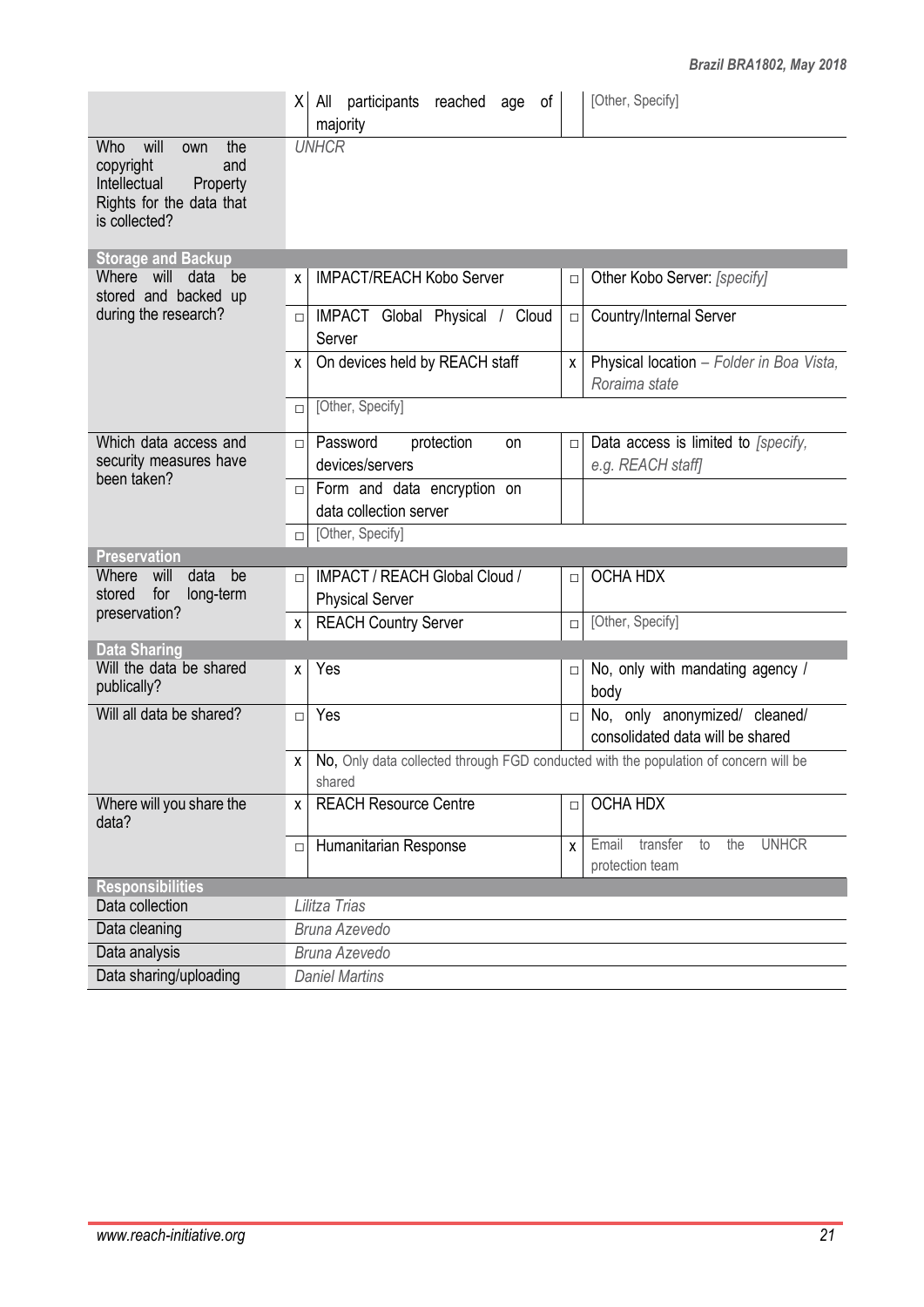## **6. Monitoring & Evaluation Plan**

| <b>IMPACT</b><br><b>Objective</b>                                                                                                                         | <b>External M&amp;E</b><br><b>Indicator</b>                                                                                                                                                                                                                                                         | <b>Internal M&amp;E Indicator</b>                                                                                                                                                                                                                                              | <b>Focal</b><br>point       | <b>Tool</b>                                                    | Will indicator be<br>tracked?                                                                                                                          |
|-----------------------------------------------------------------------------------------------------------------------------------------------------------|-----------------------------------------------------------------------------------------------------------------------------------------------------------------------------------------------------------------------------------------------------------------------------------------------------|--------------------------------------------------------------------------------------------------------------------------------------------------------------------------------------------------------------------------------------------------------------------------------|-----------------------------|----------------------------------------------------------------|--------------------------------------------------------------------------------------------------------------------------------------------------------|
| <b>Humanitaria</b><br>n<br>stakeholders<br>are<br>accessing<br><b>IMPACT</b><br>products                                                                  | Number of<br>humanitarian<br>organisations                                                                                                                                                                                                                                                          | # of downloads of activity products<br>from Resource Center                                                                                                                                                                                                                    | Country<br>request<br>to HQ | User_lo<br>g                                                   | X Yes                                                                                                                                                  |
|                                                                                                                                                           | accessing<br><b>IMPACT</b><br>services/products<br>Number of<br>individuals<br>accessing<br><b>IMPACT</b><br>services/products                                                                                                                                                                      | # of downloads of activity products<br>from Relief Web                                                                                                                                                                                                                         | Country<br>request<br>to HQ |                                                                | X Yes                                                                                                                                                  |
| <b>IMPACT</b><br><b>activities</b><br>contribute to<br>better<br>program<br>implementati<br>on and<br>coordination<br>of the<br>humanitaria<br>n response | Number of<br>humanitarian<br>organisations<br>utilizing IMPACT<br>services/products                                                                                                                                                                                                                 | # references in single agency<br>documents                                                                                                                                                                                                                                     | Country<br>team             | Referen<br>ce_log                                              | X Yes                                                                                                                                                  |
| Humanitaria<br>n<br>stakeholders<br>are using<br><b>IMPACT</b><br>products                                                                                | Humanitarian<br>actors use<br><b>IMPACT</b><br>evidence/product<br>s as a basis for<br>decision making,<br>aid planning and<br>delivery<br>Number of<br>humanitarian<br>documents<br>(HNO, HRP,<br>cluster/agency<br>strategic plans,<br>etc.) directly<br>informed by<br><b>IMPACT</b><br>products | Perceived relevance of IMPACT<br>country-programs<br>Perceived usefulness and influence<br>of IMPACT outputs<br>Recommendations to strengthen<br><b>IMPACT</b> programs<br>Perceived quality of<br>outputs/programs<br>Recommendations to strengthen<br><b>IMPACT</b> programs | Country<br>team             | Usage_<br>Feedba<br>ck and<br>Usage_<br>Survey<br>templat<br>e | Usage survey to be<br>conducted in July<br>2018, following the<br>release of one<br>complete set of<br>outputs, targeting<br><b>UNHCR-Brazil staff</b> |
| Humanitaria<br>n<br><b>stakeholders</b><br>are engaged<br>in IMPACT<br>programs<br>throughout<br>the research<br>cycle                                    | Number and/or<br>percentage of<br>humanitarian<br>organizations<br>directly<br>contributing to<br><b>IMPACT</b><br>programs<br>(providing<br>resources,                                                                                                                                             | # of organisations/clusters inputting<br>in research design and joint<br>analysis<br># of organisations/clusters<br>attending briefings on findings;                                                                                                                           | Country<br>team             | Engage<br>ment_lo<br>g                                         | x Yes<br>x Yes                                                                                                                                         |